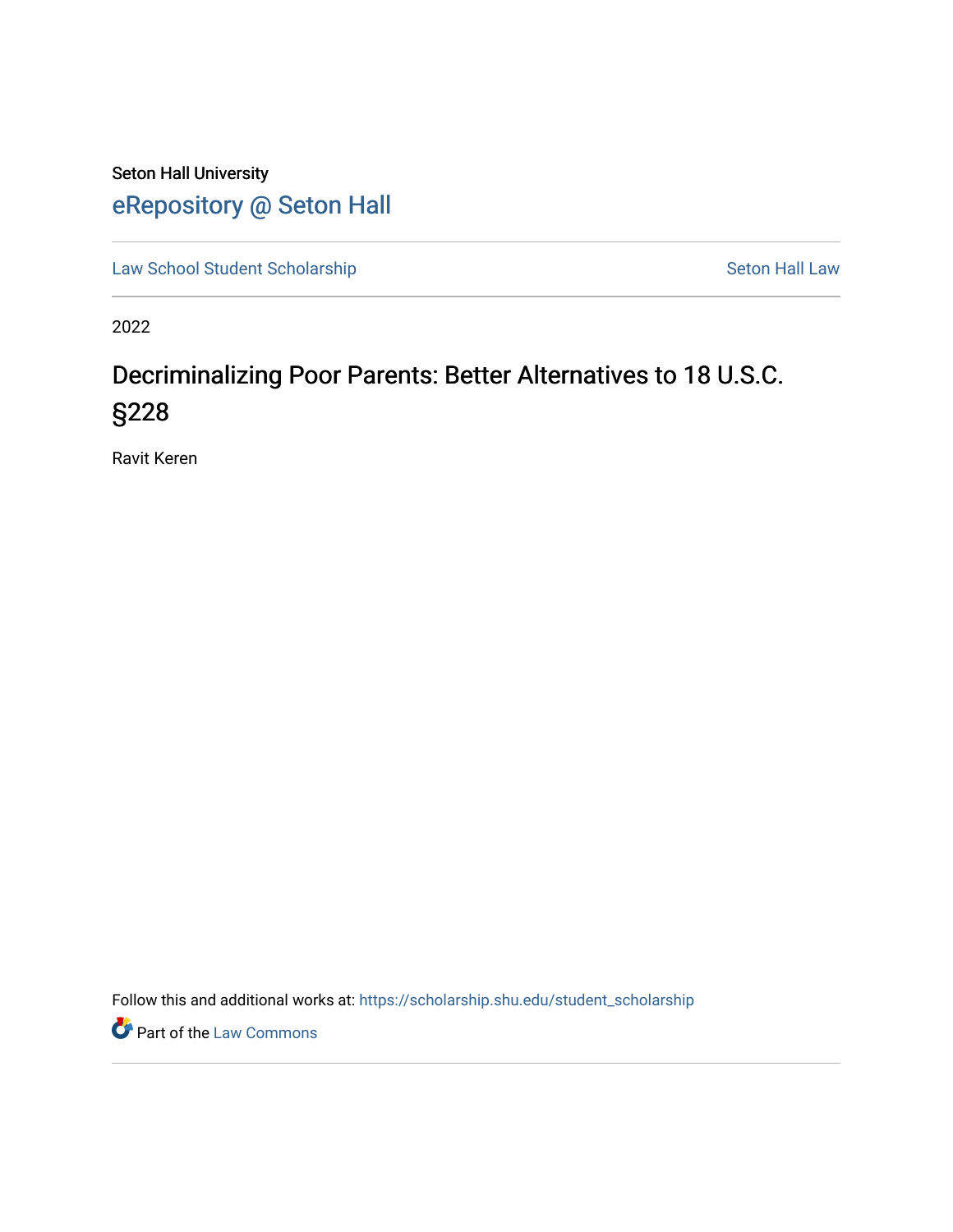| Part I:                                                                                      | $Introduction \dots 3$                                                                  |
|----------------------------------------------------------------------------------------------|-----------------------------------------------------------------------------------------|
| Part II: Courts Around the Country Have Held or Recognized Parts of 18 U.S.C. §228           |                                                                                         |
| A <sub>1</sub>                                                                               | The Mandatory Presumption Clause: An unwelcome and unconstitutional                     |
| <b>B</b> .                                                                                   | Multiple Children, Multiple Charges? Multiplicitous indictment and the potential for    |
| $C$ .                                                                                        | The above-mentioned, unresolved constitutional problems in 18 U.S.C. §228 could         |
| Part II: Incarceration is Not An Effective Way to Promote or Induce Payment of Child Support |                                                                                         |
|                                                                                              |                                                                                         |
| A.                                                                                           | Turner v. Rogers and what incarceration for failure to pay child support looks like     |
| <b>B.</b>                                                                                    | OCSE's Response to Turner v. Rogers: Incarceration is not an effective solution         |
| $\mathcal{C}$ .                                                                              | The differing state laws and various barriers on child support modification while       |
| D.                                                                                           | Interest on arrears while incarcerated, subsequent ballooning debt, and the state       |
| E.                                                                                           |                                                                                         |
|                                                                                              |                                                                                         |
| A.                                                                                           |                                                                                         |
| <b>B.</b>                                                                                    | State diversionary programs as an alternative model to incarceration under 18<br>U.S.C. |
|                                                                                              |                                                                                         |
|                                                                                              |                                                                                         |

# *Table of Contents*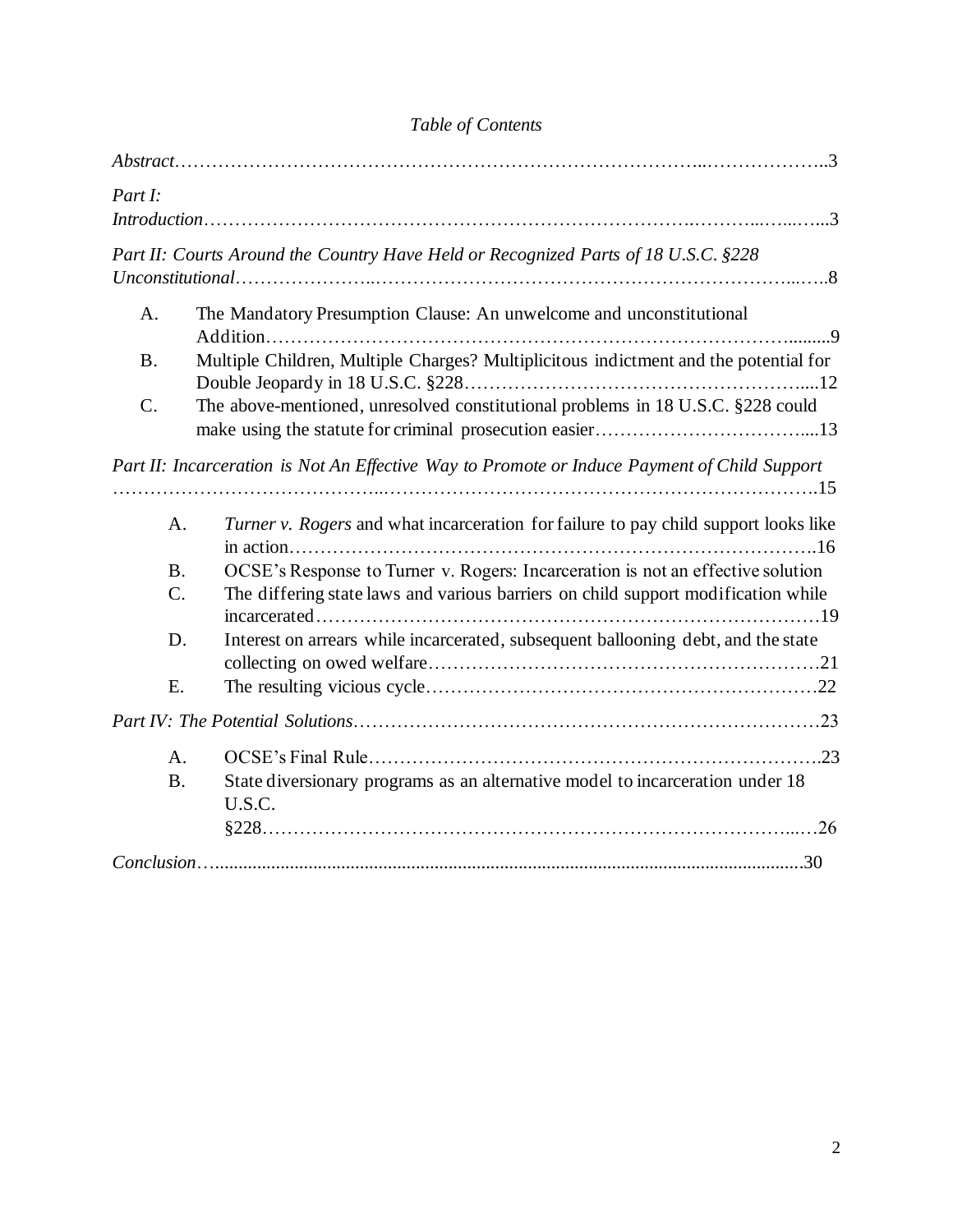#### **Decriminalizing Poor Parents: Better Alternatives to 18 U.S.C. §228**

#### *Abstract*

When one hears "failure to pay child support," certain schemas and stereotypes can come to mind. One common stereotype is the image of the "Deadbeat Dad," an often-racialized image of an irresponsible man who does not care for their child<sup>1</sup>, and thus blatantly dodges a Family Court's order to pay child support, sometimes by moving to a different state or country. While this may not be the reality in many circumstances, such schemas and stereotypes of a "Deadbeat Dad" sometimes inform legislation for criminal law like 18 U.S.C. §228, otherwise known as the Deadbeat Parent Punishment Act.<sup>2</sup> This article will begin with Part I exploring the origins and background of 18 U.S.C. §228, with some relevant statistics regarding child support in the United States. Part II will continue with a discussion of the various issues Courts have pointed out in enforcing 18 U.S.C. §228, such as the unconstitutionality of the mandatory presumption clause and the potential for Double Jeopardy when a parent has multiple children. Part III will further address the broader public policy concern that incarceration is counterproductive to ensuring or inducing payment of child support. Finally, Part IV will conclude with alternative, arguably more effective models to 18 U.S.C. §228.

#### *Part I: Introduction*

Politicians and lawmakers in the United States often respond to and enforce societal attitudes on what is considered morally wrong and use that as justification in writing criminal

<sup>1</sup> Solangel Maldonado, *Deadbeat or Deadbroke: Redefining Child Support for Poor Fathers*, 39 U.C. Davis L. Rev. 991, 993–94 (2006).

<sup>2</sup> Ann Cammett, *Deadbeat Dads & Welfare Queens: How Metaphor Shapes Poverty Law*, 34 B.C.J.L. & Soc. Just. 233, 257–58 (2014).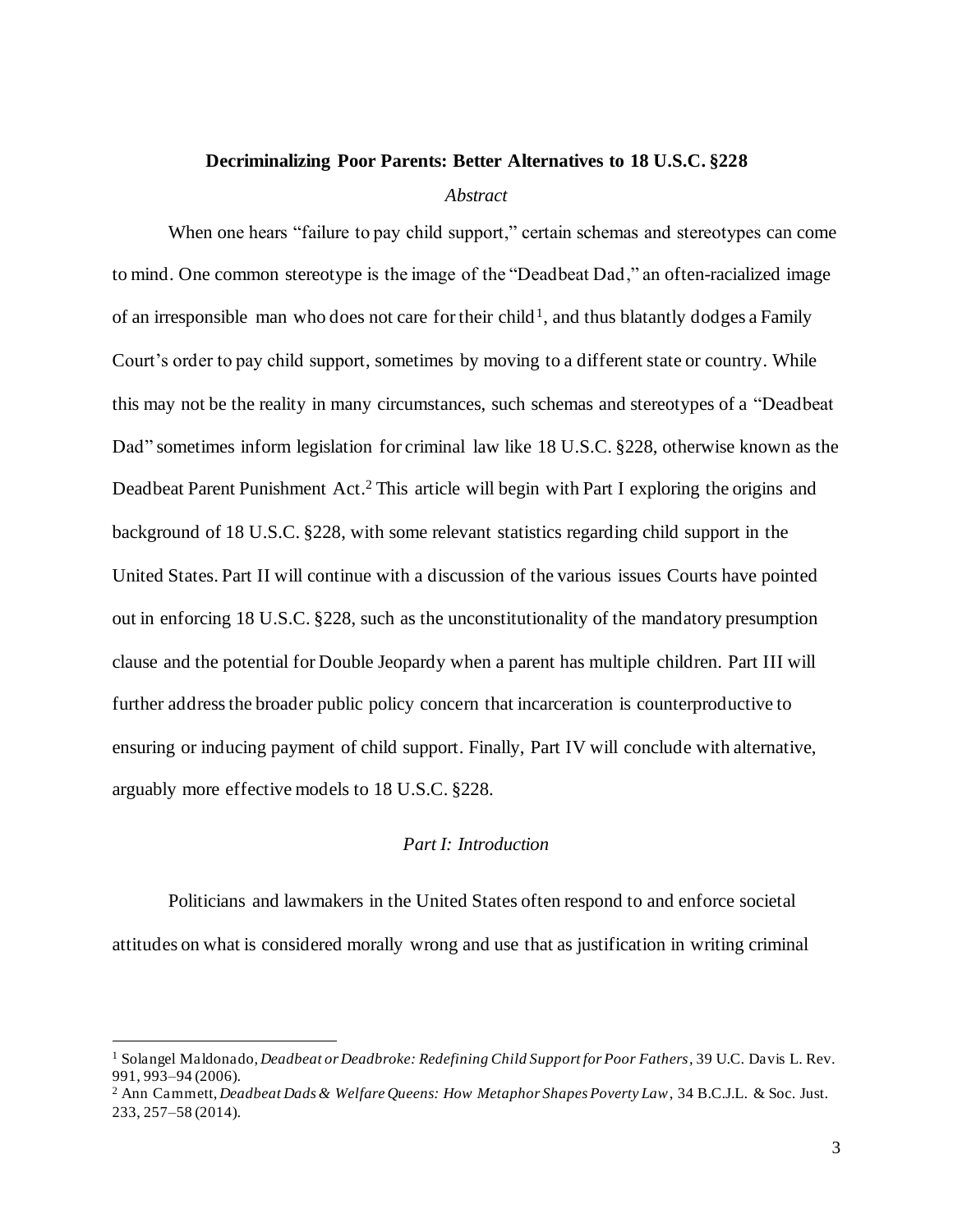statutes.<sup>3</sup> The 144th Congressional Record on May 12, 1998 reveals such societal attitudes from many of the House Representatives in attendance when they expressed support for passing the current version of 18 U.S.C. §228. The following statement from former Representative McCollum of Florida's 8<sup>th</sup> Congressional District exemplifies this attitude towards people who fail to meet their child support obligations: "The abdication of moral and legal duty by deadbeat parents calls for unequivocal social condemnation. This bill expresses such condemnation, even as it seeks to deter such unacceptable dereliction of duty."<sup>4</sup> Further comments include former Representative Hyde from Illinois stating "The punishment that we as a society direct against wrongdoing is a clear indication of what we value and of what we hold dear. This bill represents our commitment to be vigilant on behalf of our families and our children." 5

During the same session, Former Representative Jackson-Lee of Texas expressed his hope that this bill would combat the problem of unpaid child support, specifically arrears.<sup>6</sup> She noted that "[i]n 1994, one in every four children lived in a family with only one parent present in the home. In the same year, the Child Support Enforcement system handled 12.8 million cases of non-payment. Yet, the system was only able to collect \$615 million of the \$6.8 billion due in back child support." <sup>7</sup> Former Representative Roukema of New Jersey also expressed her hope this bill would counteract the so-called "Enforcement Gap" between child support owed and child support collected.<sup>8</sup> The Bill was passed by a joint resolution, subsequently approved by former President Clinton on June 24, 1998, and remains the law today.<sup>9</sup>

<sup>3</sup> Tonya L. Brito, *The Welfarization of Family Law*, 48 U. Kan. L. Rev. 229, 263–64 (2000).

<sup>4</sup> 144 Cong. Rec., H3042 (daily ed. May 12, 1998) (Statement of Rep. McCollum).

<sup>5</sup> 144 Cong. Rec., H3042-3 (daily ed. May 12, 1998) (Statement of Rep. Hyde).

<sup>6</sup> 144 Cong. Rec., H3043 (daily ed. May 12, 1998) (Statement of Rep. Jackson-Lee). 7 *Id*.

<sup>8</sup> 144 Cong. Rec., H3046 (daily ed. May 12, 1998) (Statement of Rep. Roukema).

<sup>9</sup> 144 Cong. Rec., H7911 (daily ed. Sep. 16, 1998).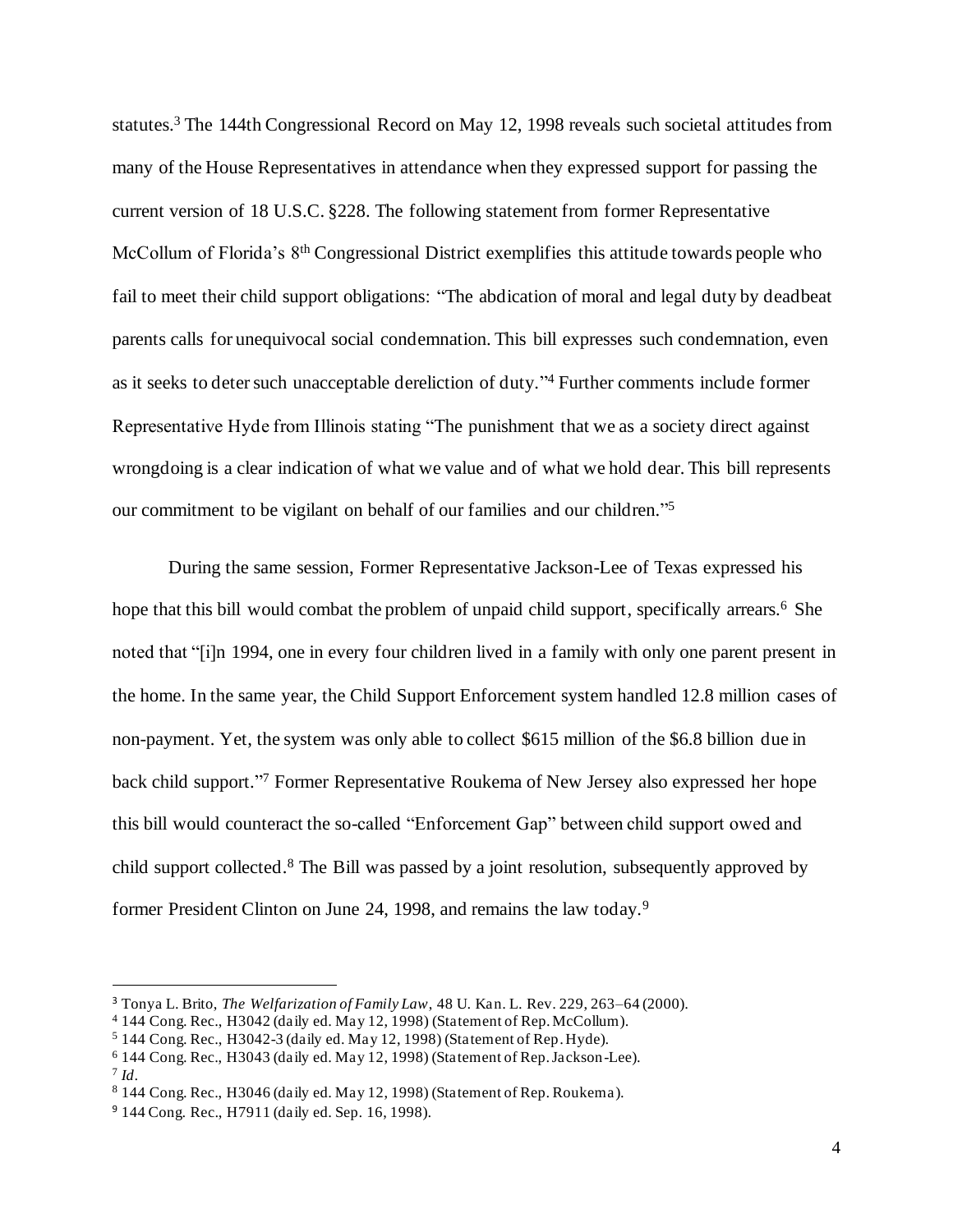Around twenty years later, this paper aims to evaluate whether the passage 18 U.S.C. §228 accomplished its purported goals. Specifically, whether the passage of this bill accomplished what the House Representatives intended, which is reducing the billions of dollars of unpaid child support as former Representative Jackson-Lee wanted. A question arises whether the passage of 18 U.S.C. §228 helped close the "enforcement gap," as former Representative Roukema wanted. Another related question is whether families, specifically children, were protected from their parents' dereliction of duty and those parents were held responsible, as former Representatives Hyde and McCollum wanted.

The answer to these questions, unfortunately, seems to be no. In fact, if evaluating the problem in terms of total amount of money owed, the problem got exponentially worse: as of February 2020, delinquent noncustodial parents, or debtors, owed over \$117 billion in past-due child support.<sup>10</sup> The U.S. Census Bureau, in its most recent study on who owes child support, shows that about 7 in 10 custodial parents (69.8 percent) who were supposed to receive child support in 2017 received at least some payments, while less than half (45.9 percent) of custodial parents who were supposed to receive child support received full child support payments. <sup>11</sup> This is a decrease from 1993, when 75.8 percent of custodial parents who were supposed to receive support received at least some payment.<sup>12</sup> Custodial parents are generally defined as parents that

https://www.census.gov/content/dam/Census/library/publications/2020/demo/p60 -269.pdf.

<sup>10</sup> Elaine Sorensen, *Certified Child Support Arrears Shows Sharp Decline*, OFF. CHILD SUPPORT ENF'T (May 11, 2021), https://www.acf.hhs.gov/archive/css/policy-guidance/fy-2017-preliminary-data-report.

<sup>&</sup>lt;sup>11</sup> TIMOTHY GRALL, U.S. CENSUS BUREAU, U.S. DEP'T OF COM., NO. P60-269, CUSTODIAL MOTHERS AND FATHERS AND THEIR CHILD SUPPORT: 2017, AT 1 (2020),

<sup>12</sup> GRALL, *supra* note 11, at 13.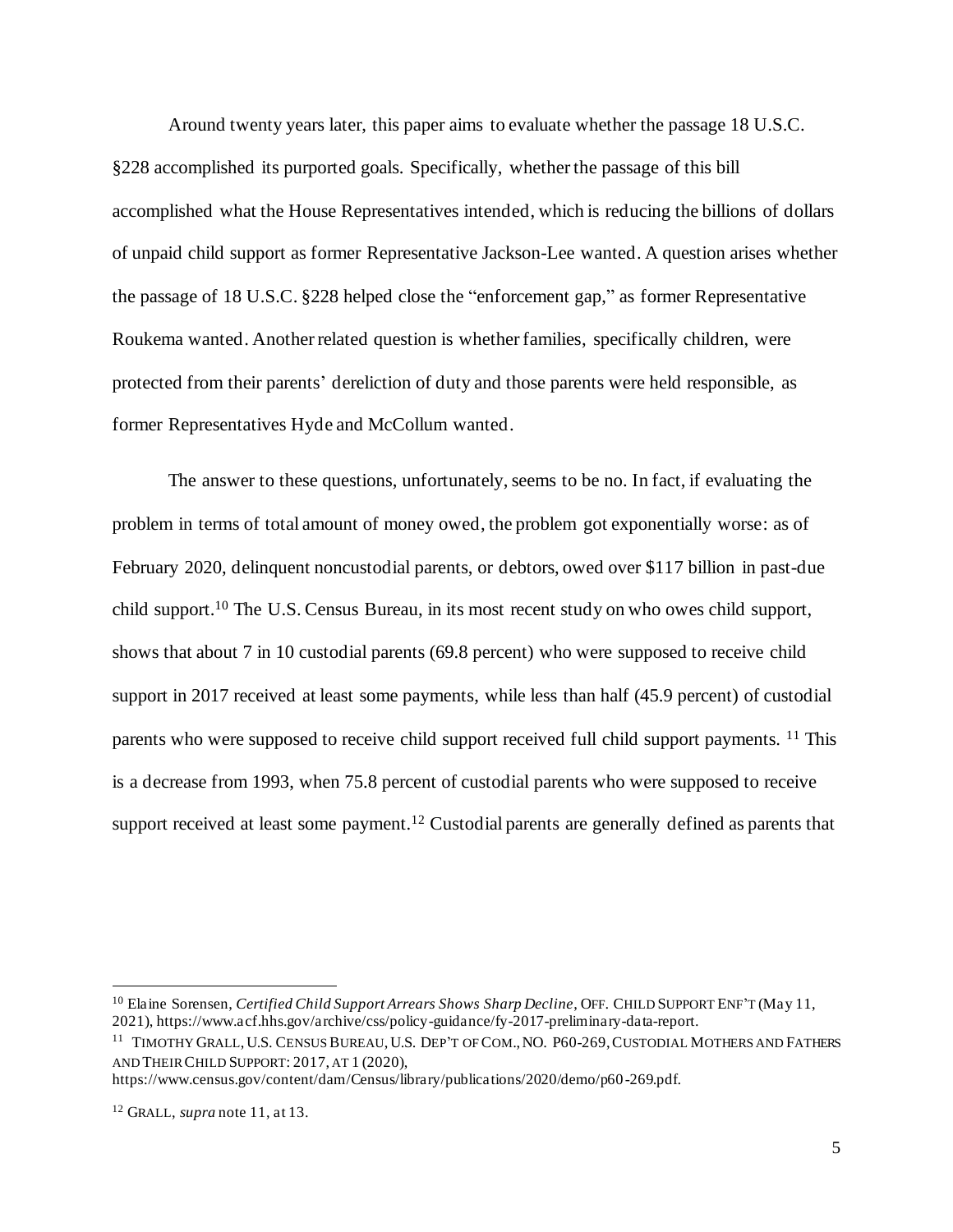live with and care for their child.<sup>13</sup> The aggregate amount of child support that was supposed to have been received in 2017 was \$30.0 billion; only 62.2 percent of that amount was received.<sup>14</sup>

There are race dimensions to child support issues, especially as approximately half (48.8 percent) of all Black children had a parent who lived outside their household at the time of the study.<sup>15</sup> There are also poverty dimensions to child support issues; the poverty rate in 2017 of all families with children owed child support under 21 years of age was 24.1 percent, which is 10.5 percentage points higher than the poverty rate of all families with children under 21 years old.<sup>16</sup> Approximately 6.6 million (30.1 percent) of all children, in families where child support was owed, lived in poverty in 2017.<sup>17</sup> Additionally, from 1994 to 2018, more fathers have been becoming custodial parents.<sup>18</sup> In 1994, one out of every six custodial parents were fathers, while in 2018, one out of every five custodial parents were fathers. 19

The above-referenced data from the U.S. Census Bureau includes different kinds of child support situations, including when the non-custodial parent lives in the same state<sup>20</sup>- meaning that 18 U.S.C. §228 is not implicated. Additionally, this data reflects child support orders that were obtained formally, through a court order, and informally, such as through an understanding between the parents.<sup>21</sup> Regardless, it seems that while 18 U.S.C. §228 included much condemnation against parents who failed to pay child support, it did not accomplish its intended aims of reducing the "enforcement gap," as supporters in Congress believed it would.

<sup>13</sup> GRALL, *supra* note 11, at 1.

<sup>14</sup> GRALL, *supra* note 11, at 1.

<sup>15</sup> GRALL, *supra* note 11, at 1.

<sup>16</sup> GRALL, *supra* note 11, at 5.

<sup>17</sup> GRALL, *supra* note 11, at 5.

<sup>18</sup> GRALL, *supra* note 11, at 5.

<sup>19</sup> GRALL, *supra* note 11, at 5.

<sup>20</sup> GRALL, *supra* note 11, at 5.

<sup>21</sup> GRALL, *supra* note 11, at 7.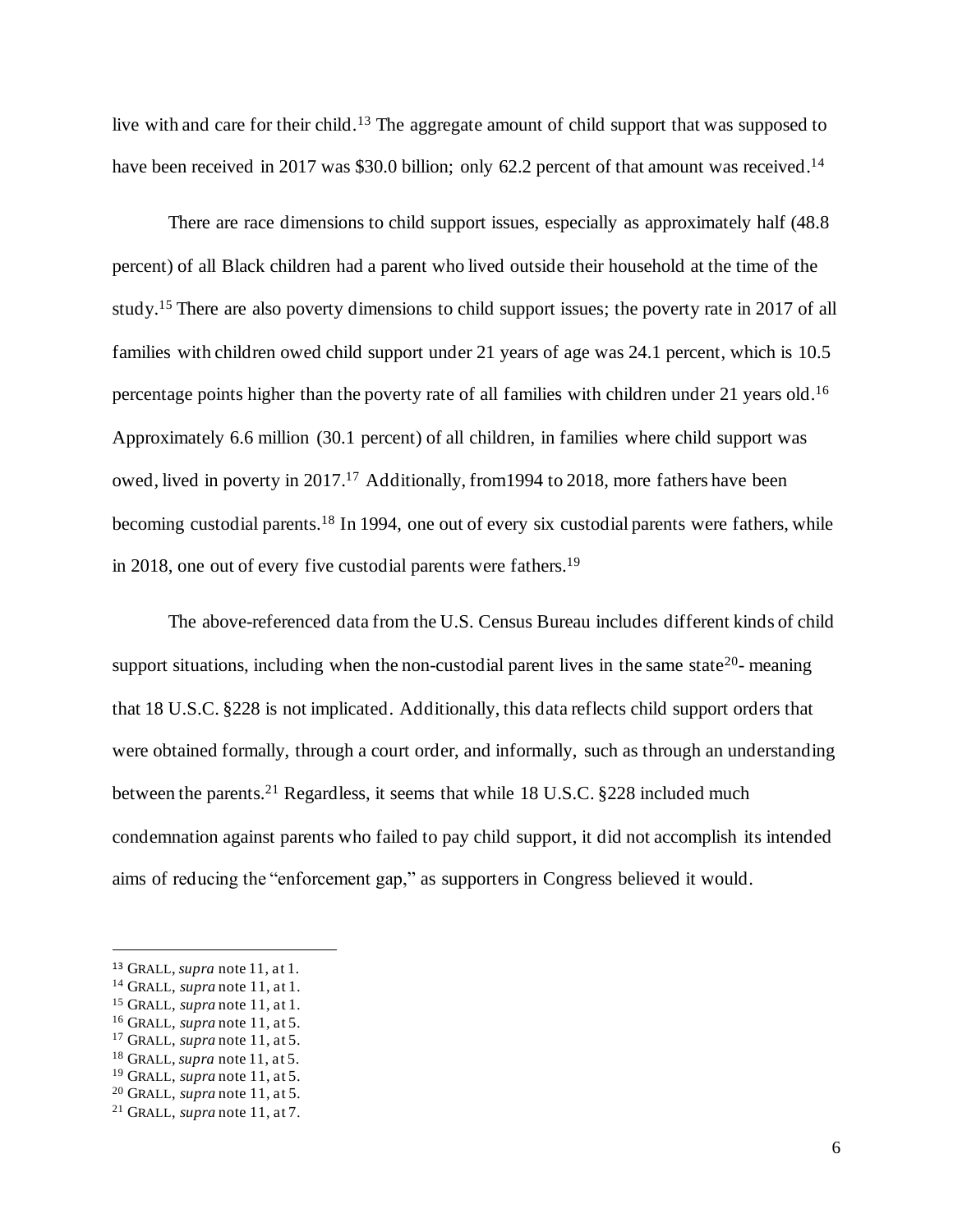In its current form, 18 U.S.C. §228 punishes any person who (1) willfully fails to pay a support obligation with respect to a child who resides in another State, if such obligation has remained unpaid for a period longer than 1 year, or is greater than \$5,000 or (2) travels in interstate or foreign commerce with the intent to evade a support obligation, if such obligation has remained unpaid for a period longer than 1 year, or is greater than \$5,000; or (3) willfully fails to pay a support obligation with respect to a child who resides in another State, if such obligation has remained unpaid for a period longer than 2 years, or is greater than \$10,000. <sup>22</sup> The punishment is a felony in the case of a first offense under subsection (a)(1) which is when a child support obligation goes unpaid for one year or more than  $$5,000.^{23}$  It includes a fine, imprisonment in a Federal prison for not more than 6 months, or both. <sup>24</sup> In the case of offenses (2) or (3) when one moves to a different state or country for the purpose of avoiding child support, or their child support remains unpaid for two years or more than \$10,000, or they violate  $(a)(1)$  more than once, the punishment is more severe.<sup>25</sup> The Defendant could receive a fine, imprisonment in a federal prison for up to two years, or both.<sup>26</sup> The Defendant is also required to pay mandatory restitution equal to total unpaid support on top of the fine for any and all violations of the statute. 27

Some critical differences exist between the earlier version of the 18 U.S.C. §228 that were passed in 1992 and 1996 that are worth noting when discussing the history of this statute. There are virtually no differences between the 1992 and 1996 versions.<sup>28</sup> However, there are

- <sup>23</sup> *Id*.
- <sup>24</sup> *Id*. <sup>25</sup> *Id*.
- <sup>26</sup> *Id*.
- <sup>27</sup> *Id*.

<sup>22</sup> 18 U.S.C. § 228.

<sup>28</sup> *Compare* 18 U.S.C. § 228 (1994), *with* 18 U.S.C.A. § 228 (1996).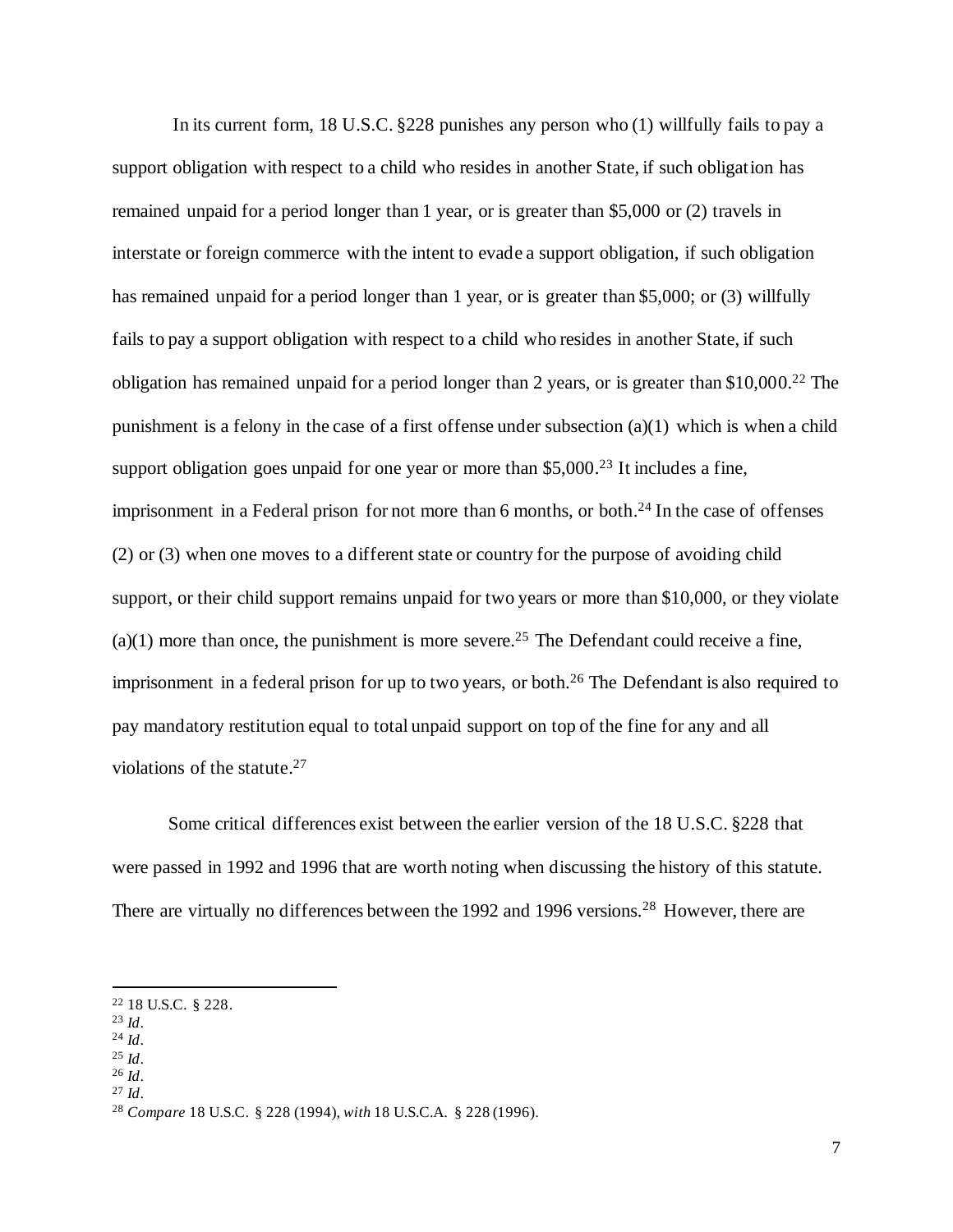critical differences between the 1996 and 1998 versions of the bill, aside from the introduction of a venue clause and a definition for "Indian Tribe." <sup>29</sup> One of the most critical changes come from the new Presumption clause, which requires the jury to assume that the Defendant willfully intended not to pay their child support obligation.<sup>30</sup> The second most critical change is the definition of the offense, the 1996 version only had incarceration of 2 years and fines "in any other case," meaning if someone failed to pay child support again to a child living in a different state. <sup>31</sup> The 1998 version, as noted above, has an offense for over two years of not paying child support and for travelling with the intent of avoiding child support payments.<sup>32</sup> In summary, the current, 1998 version of 18 U.S.C. §228 has become more specific about ways a Defendant could be in violation, includes more offenses, and introduces the mandatory presumption clause.

This concludes Part I on the history and background of 18 U.S.C. §228 with some relevant statistics of the current state of child support in the United States. This article hopes to generate further discussion on the multitude of issues that have cropped up in enforcing 18 U.S.C. §228. Part II will addressissues of constitutionality, especially with its presumption provision and the potential for double jeopardy in the statute. Additionally, Part III will discuss research which suggests that incarceration is an ineffective solution to obtaining childcare. Finally, in Part IV, solutions which could possibly better accomplish the intended aims of this statute will also be proposed.

*Part II: Courts Around the Country Have Held or Recognized Parts of 18 U.S.C. §228 Unconstitutional*

<sup>29</sup> *Compare* 18 U.S.C. § 228 (1996), *with* 18 U.S.C. § 228.

<sup>30</sup> *Compare* 18 U.S.C.A. § 228 (1996); *with*18 U.S.C. § 228.

<sup>31</sup> *Compare* 18 U.S.C. § 228 (1996), *with* 18 U.S.C. § 228.

<sup>32</sup> 18 U.S.C. § 228.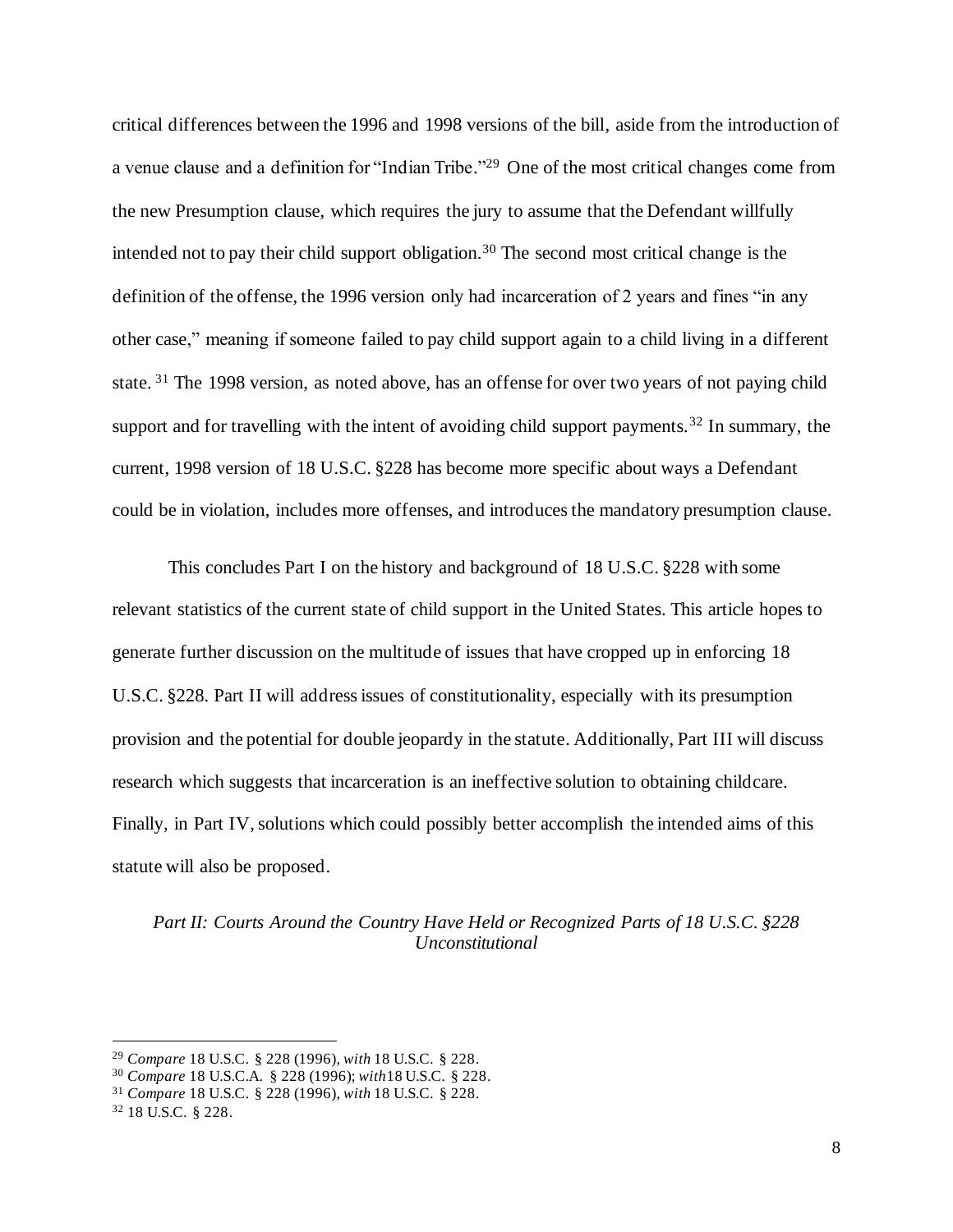Courts around the country have taken issue with 18 U.S.C. §228's Constitutionality problems. Specifically, the Presumption clause in Section B of the statute which states the following: the "existence of a support obligation that was in effect for the time period charged in the indictment or information creates a rebuttable presumption."<sup>33</sup> This rebuttable Presumption requires a jury to assume that the Defendant willfully intended to not pay their child support obligation.<sup>34</sup> Various District Courts around the country have struck down the mandatory presumption clause because it arguably violates a Defendant's right to due process under the Fifth Amendment.<sup>35</sup> Courts reached this conclusion because this Presumption clause essentially relieves the government of the burden of proving every element of the crime, including criminal intent, beyond a reasonable doubt.<sup>36</sup> Additionally, the statutory language does not clarify whether someone who violates 18 U.S.C. §228 should face multiple indictments if they have multiple children, or just one indictment.<sup>37</sup> The potential for multiplicitous indictments under 18 U.S.C. §228 could very well contravene the prohibition on Double Jeopardy, also a violation of the Fifth Amendment.<sup>38</sup>

A. The mandatory presumption clause: An unwelcome and unconstitutional addition

As noted earlier in the Introduction, the mandatory presumption clause in 18 U.S.C. §228 was introduced in the last, current version of the statute in 1998.<sup>39</sup> One of the main cases, often cited by other Federal Courts around the country, that took issue with the mandatory presumption clause is *U.S. v. Pillor*. <sup>40</sup> In *Pillor*, the United States District Court of the Northern

<sup>33</sup> 18 U.S.C. § 228.

<sup>34</sup> 18 U.S.C.§ 228.

<sup>35</sup> *See infra* pp. 10-11 and notes 46-55

<sup>36</sup> *See infra* pp. 10-12 and notes 44-55.

*<sup>37</sup> See infra* p. 12 and notes 60-61.

<sup>38</sup> *See infra* p. 12 and note 62.

<sup>39</sup> *See supra* note 30 and accompanying text.

<sup>40</sup> *United States v. Pillor*, 387 F. Supp. 2d 1053, 1056 (N.D. Cal. 2005).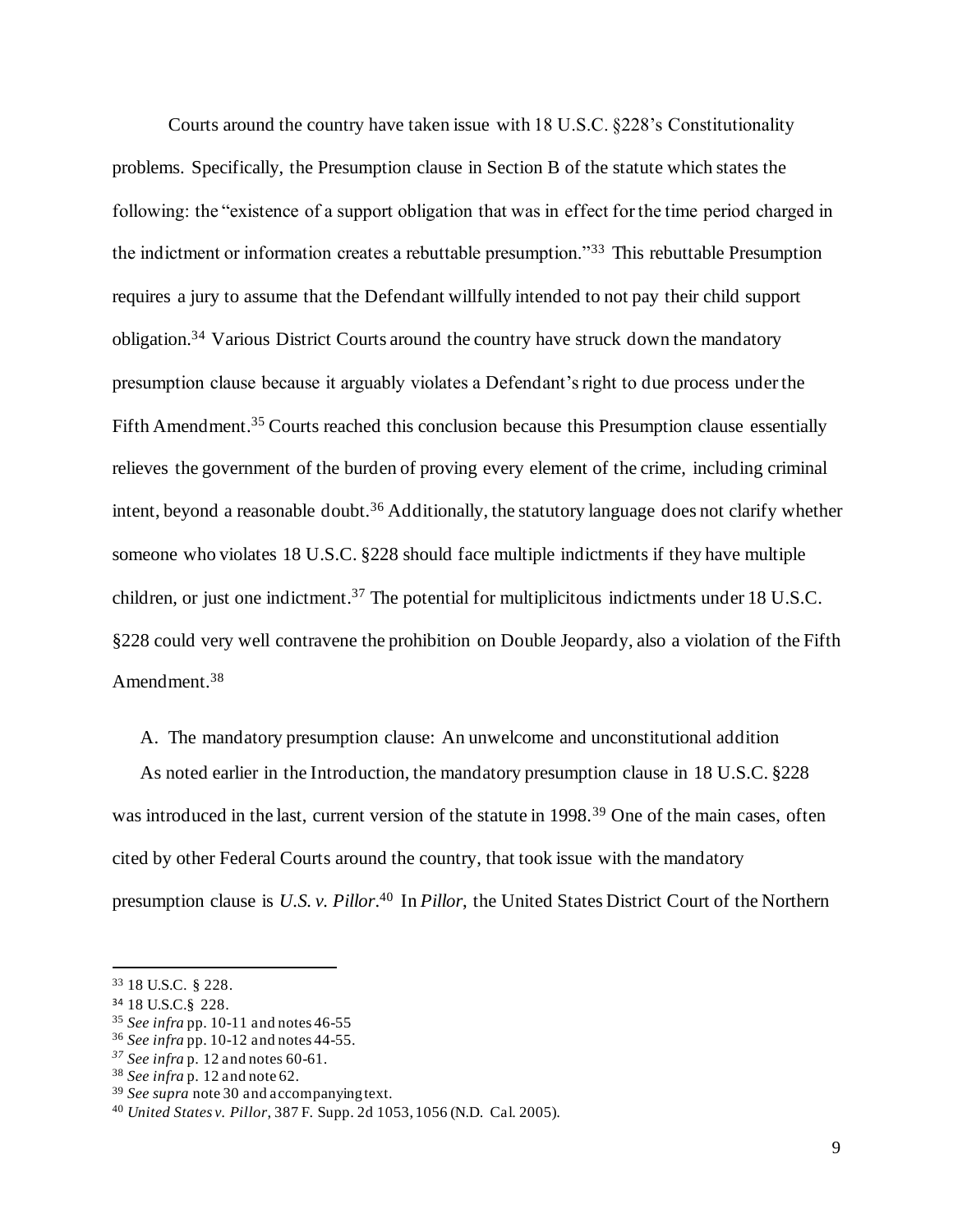District of California considered defendant's argument in a Motion to Strike that the Presumption clause "(1) is mandatory rather than permissive, and (2) impermissibly shifts the burden of proof from the government to the defendant on the element of 'willfulness,'" in violation of the due process Clause of the Fifth Amendment of the U.S. Constitution.<sup>41</sup> The Court granted the Motion and severed the mandatory presumption from the rest of the statute.<sup>42</sup> The Court agreed with Defendant that the presumption was mandatory because the language of the statute did not allow the jury to accept or reject the presumption upon proof of the basic factwhether there was an existence of a child support obligation that should still be enforced.<sup>43</sup> The Court reached that conclusion by looking at the plain language of the statute: "[t]he existence of a support obligation ... creates a rebuttable presumption."<sup>44</sup>

Now that *Pillor* decided there was a mandatory presumption, it had to consider the inevitable follow-up question: whether a mandatory presumption offends the due process clause of the Fifth Amendment which requires the government to prove all elements of a crime beyond a reasonable doubt.<sup>45</sup> *Pillor* held that this mandatory presumption indeed violated the due process Clause, because mandatory presumption, even if rebuttable, violates due process if it relieves the government of the burden of proof on an element of the offense.<sup>46</sup> An unconstitutional presumption tells the factfinder that he must find the presumed element upon proof of the basic fact, unless the defendant comes forward with some evidence to rebut the presumed connection between the two facts.<sup>47</sup>

- <sup>44</sup> *Id*. <sup>45</sup> *Id*.
- <sup>46</sup> *Id*.

<sup>41</sup> *Id*. at 1057.

<sup>42</sup> *Id*.

<sup>43</sup> *Id*. at 1056

<sup>47</sup> *Id*. at 1057.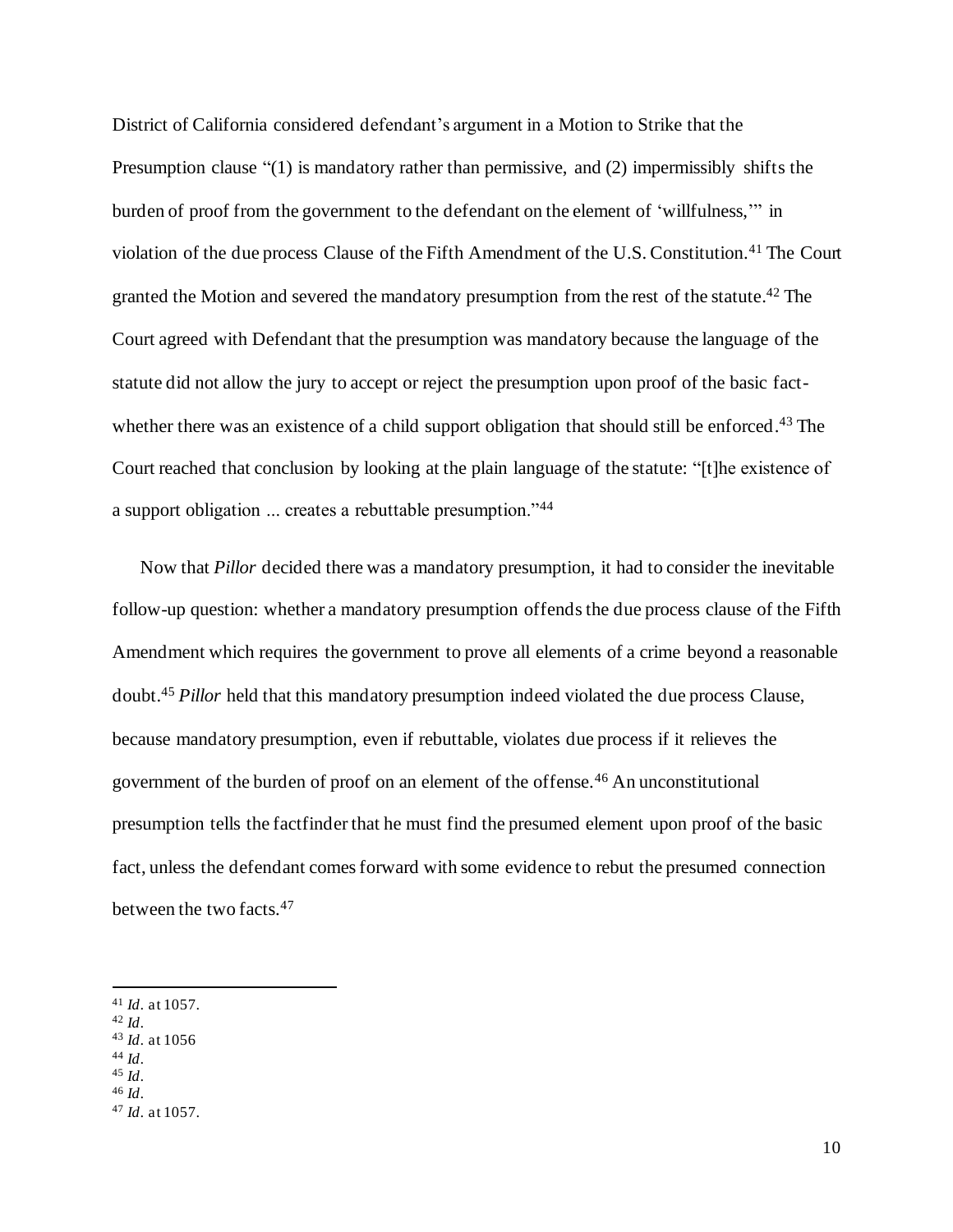The intent element of the crime is "willfulness" and the Defendant argued convincingly that the presumption of ability to pay from an existing support order is tantamount to proving willfulness.<sup>48</sup> In other words, if the parent did not pay the child support when there was a presumed ability to pay, the necessary conclusion is that the parent did not pay child support willfully. It is not a willful choice to not pay child support if one does not have the ability to pay.

*Pillor* stated that it was following the lead of *United States v. Grisby*<sup>49</sup> from the District Court of Rhode Island in 1999, which similarly held the mandatory presumption clause in §228 was unconstitutional and thus severed it from the rest of the statute.<sup>50</sup> Interestingly enough, a District Court in Colorado reached the same conclusion around six days before *Pillor* did.<sup>51</sup> *Pillor*'s decision that the mandatory presumption clause and should be severed from the rest of the statute was subsequently cited by and replicated in District Courts in Nevada<sup>52</sup>, Hawaii<sup>53</sup>, Nebraska<sup>54</sup>, and Iowa<sup>55</sup>.

*Pillor* cited to *Francis v. Franklin* in reaching its conclusion. <sup>56</sup> As it turns out, 18 U.S.C. §228 is not the first time that mandatory presumption clauses have come under fire in criminal statutes. In *Francis v. Franklin*, a Defendant was charged with "malice murder" in Georgia after he shot and killed someone, which Defendant claimed was by accident, while attempting to escape from jail.<sup>57</sup> One of the jury instructions included a rebuttable presumption clause

<sup>48</sup> *Id*.

<sup>49</sup> *Id*.

<sup>50</sup> *United States v. Grigsby*, 85 F. Supp. 2d 100, 109 (D.R.I. 2000).

<sup>51</sup> *United States v. Morrow*, 368 F. Supp. 2d 863, 866 (C.D. Ill. 2005).

<sup>52</sup> *United States v. Thurman*, No. 0306CR00169LRHRAM, 2007 WL 4522616, at 2 (D. Nev. Dec. 18, 2007).

<sup>53</sup> *United States v. Firestone*, No. CR. 07-00028 DAE, 2007 WL 2156423, at 5 (D. Haw. July 26, 2007).

<sup>54</sup> *United States v. Haberek*, No. CR03-3077-MWB, 2006 WL 1582462, at 1 (N.D. Iowa June 7, 2006).

<sup>55</sup> *United States v. Casey*, No. 8:05CR330, 2006 WL 277092, at 1 (D. Neb. Feb. 3, 2006).

<sup>56</sup> *Pillor*, 387 F. Supp. 2d at 1056.

<sup>57</sup> *Francis v. Franklin*, 105 S. Ct. 1965, 1967 (1985).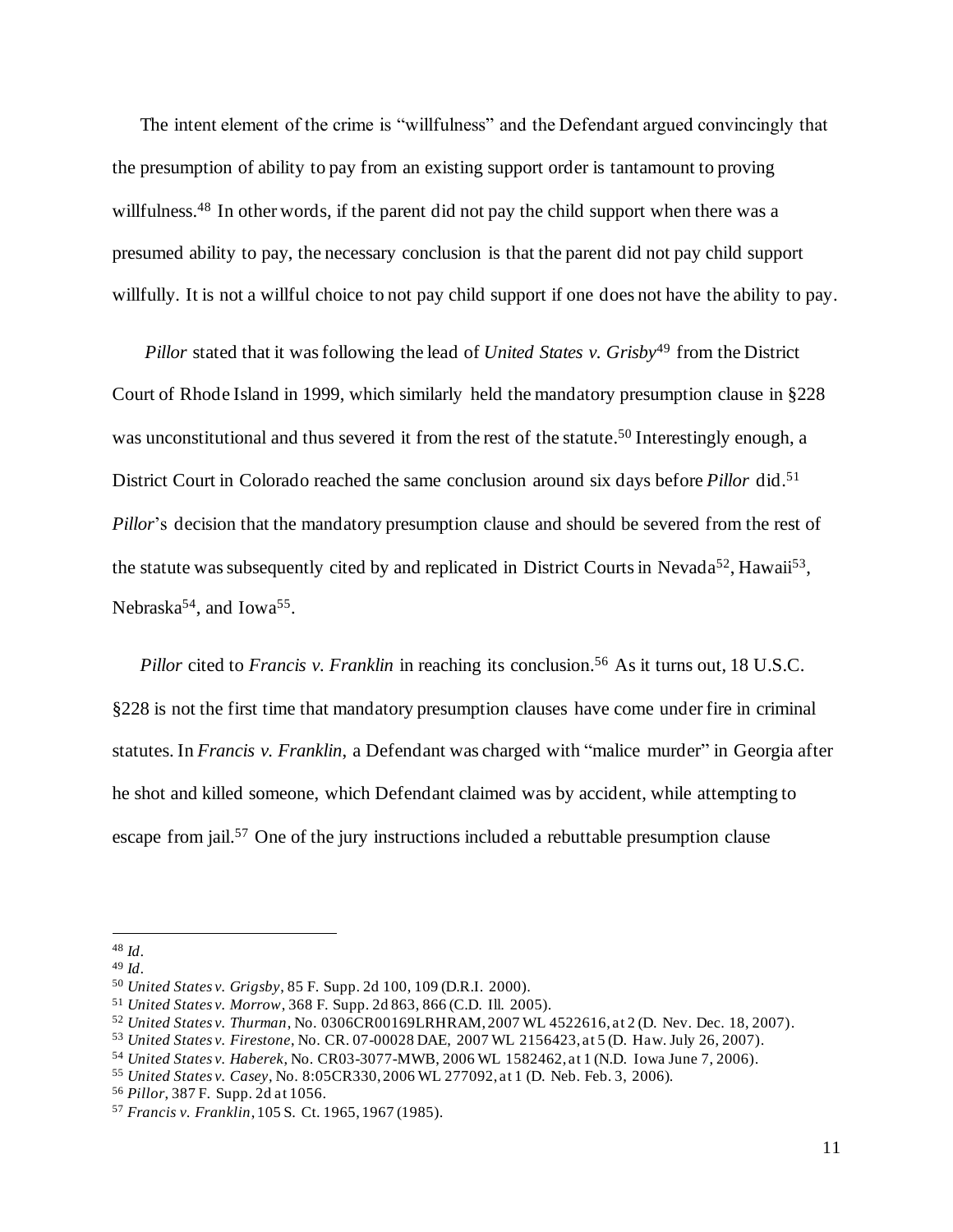regarding criminal intent.<sup>58</sup> The Supreme Court struck down this presumption as unconstitutional since it relieved the government of its burden of proving every element of the crime beyond a reasonable doubt and thus violated the Defendant's due process rights.<sup>59</sup>

### B. Multiple children, multiple charges? Multiplicitous Indictment and the potential for double jeopardy in 18 U.S.C. §228

In the Second Circuit, Kerley, a Defendant who had twin daughters for whom he failed to pay child support, took issue with another part of §228.<sup>60</sup> Kerley claimed he only violated one support order for both of his daughters, so he should not be charged with more than one offense.<sup>61</sup> The statute does not specify what should happen if one has more than one child they fail to pay child support for, and whether they should face one or multiple indictments.<sup>62</sup> This lack of specification creates a potential for multiplicitous indictments, which is when the government charges a single offense as an offense multiple times, in separate counts, when, in law and fact, only one crime has been committed.<sup>63</sup> Multiplicitous indictments are problematic because they violate the constitutional prohibition against double jeopardy, as Supreme Court precedent indicates. 64

The court in *Kerley* looked at the plain language in 18 U.S.C. §228 and could not conclude from the plain language whether a Defendant who has more than one child should be charged with more than one offense.<sup>65</sup> The court asked both the Government and the Defense side to

<sup>58</sup> *Id*.

<sup>59</sup> *Id*. at 1977.

<sup>60</sup> *United States v. Kerley*, 544 F.3d 172, 178 (2d Cir. 2008).

<sup>61</sup> *Id*.

<sup>62</sup> *Id*.

<sup>63</sup> *United States v. Chacko*, 169 F.3d 140, 145 (2d Cir. 1999)

<sup>64</sup> *See United States v. Dixon*, 509 U.S. 688, 696 (1993) (holding that "[i]n both the multiple punishment and multiple prosecution contexts, this Court has concluded that where the two offenses for which the defendant is punished or tried cannot survive the 'same-elements' test, the double jeopardy bar applies"). <sup>65</sup> *Kerley*, 544 F.3d at 179.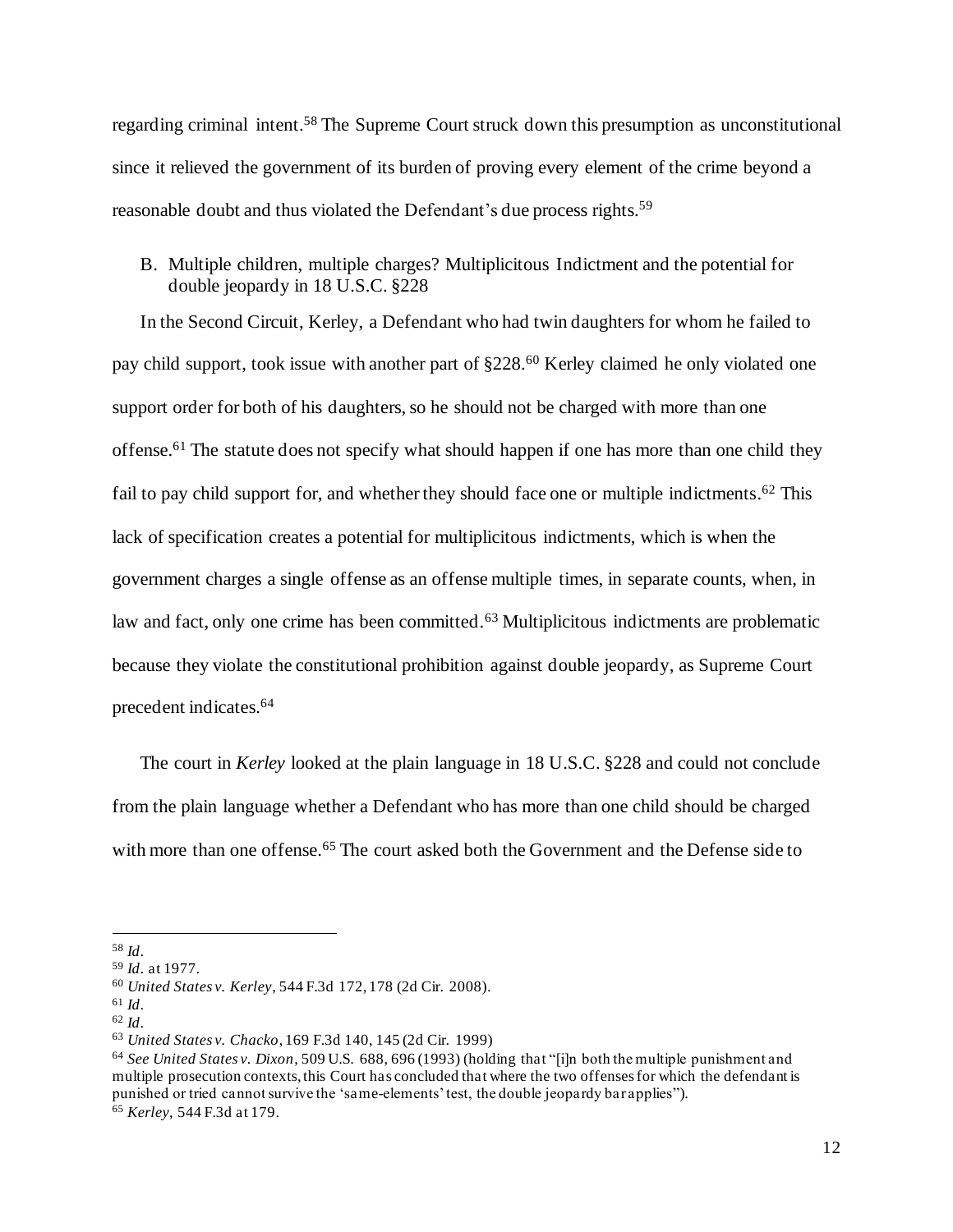provide legislative history to clarify what Congress intended. <sup>66</sup> Unfortunately, neither side was able to do so. 67

In fact, the Court said, it is entirely possible that Congress assumed that each court order would mandate payment for only one child, which necessitates multiple offenses if there is more than one child owed child support. <sup>68</sup> Nevertheless, the court was not convinced by the Prosecution's argument that the statute meant to distinguish between "support obligation" and "Court order," which would then more easily allow indicting a parent for each violation of a "support obligation" to each child.<sup>69</sup> Due to the lack of clarity, the Second Circuit stated it will not, as a matter of statutory construction, charge multiple offenses from the same action in law and fact.<sup>70</sup> It then applied the Rule of Lenity to Kerley's case (which Kerley argued for), and found that Kerley should only be charged with one offense regarding failure to pay child support for his twin daughters.<sup>71</sup> The court also implored Congress to clarify the matter.<sup>72</sup>

C. The above-mentioned, unresolved constitutional problems in 18 U.S.C. §228 could make using the statute for criminal prosecution easier

Both above-mentioned, unresolved constitutional issues in 18 U.S.C. §228 could make using the statute for criminal prosecutions easier. Regarding the mandatory presumption clause, if the jury is required to assume that the parent had the ability to pay at the time that he or she violated 18 U.S.C. §228, the government's burden of proving a crime beyond a reasonable doubt becomes lessened.<sup>73</sup> One could predict that this could lead to the government having an easier

- <sup>68</sup> *Id*.
- <sup>69</sup> *Id*. <sup>70</sup> *Id*.
- <sup>71</sup> *Id*.
- <sup>72</sup> *Id*.

<sup>66</sup> *Id*.

<sup>67</sup> *Id*.

<sup>73</sup> *See supra* notes 41-48 and accompanying text.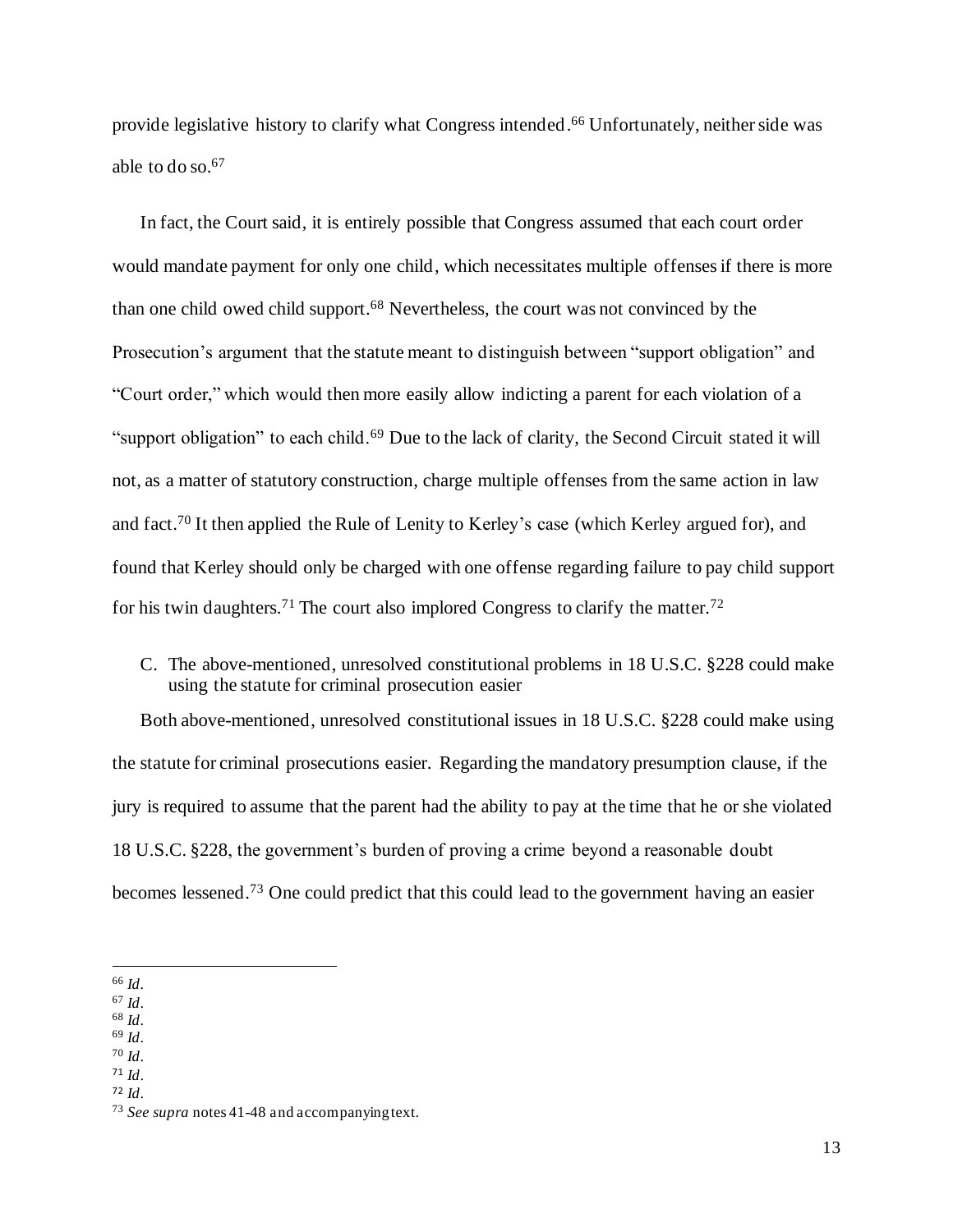time proving their case and obtaining a conviction. Meanwhile the Defendant would have to rebut with additional evidence that they did not have the ability to pay for one reason or another.<sup>74</sup> One reason could be financial hardship from loss of employment, making their lack of payments likely not willful.

While one can commend the District Courts that struck down the mandatory presumption clause and severed it from the rest of the statute, this is not a full victory. These District Courts do not constitute a significant number of the District Courts around the country. The mandatory presumption is still a part of 18 U.S.C. §228 and can still be utilized by the federal government to obtain a guilty verdict more easily.<sup>75</sup> It seems that so long as the mandatory presumption clause is part of 18 U.S.C. §228, Defendants may be more likely to be found guilty of a felony, incarcerated in federal prison for six months to two years, and required to pay hefty fines and mandatory restitution. 76

The potential for multiplicitous indictments could also make using the statute for criminal prosecution easier.<sup>77</sup> Due to the lack of clarification from Congress before and after passage of the statute, a Federal Prosecutor could charge multiple counts of violation of the statute if the Defendant has multiple children owed child support.<sup>78</sup> As discussed earlier, the Second Circuit in *U.S. v. Kerley* held that indicting for each child could result in a multiplicitous indictment which contravenes the Constitutional prohibition against double jeopardy and therefore Kerley should be charged for only one offense.<sup>79</sup> However, the Second Circuit is only one Circuit Court. If a

<sup>74</sup> *See supra* notes 47-48 and accompanying text.

<sup>75</sup> *See supra* notes 39, 41-48 and accompanying text.

<sup>76</sup> *See supra* notes 22-27, 41-48 and accompanying text.

<sup>77</sup> *See supra* notes 61-71 and accompanying text.

<sup>78</sup> *See supra* notes 61-71 and accompanying text

<sup>79</sup> *See supra* notes 61-71 and accompanying text.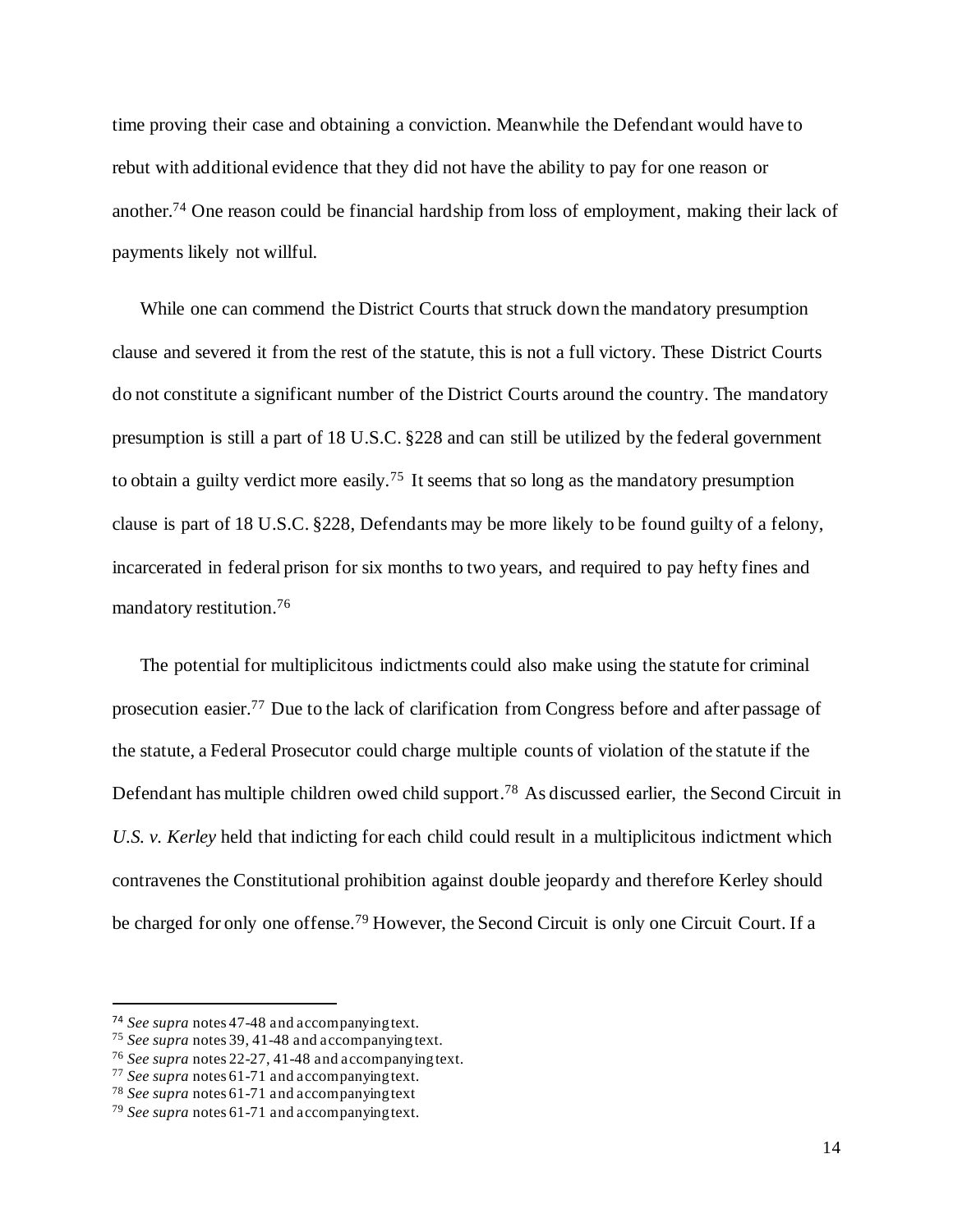Defendant is found guilty of every offense for every child owed child support in any other jurisdiction, the consequences could be devastating for that parent. That Defendant could have more than one conviction for a federal felony on their criminal record, they could serve a long prison sentence if the sentences are to be served consecutively, and they could be forced to pay extremely costly fines for each violation.<sup>80</sup>

An inevitable question arises whether lengthy incarcerations, heavy fines a Defendant may be unable to pay, and a criminal record for the non-custodial parents are beneficial to the children owed this child support. A related question is whether harsh consequences like incarceration help induce or promote the payment of child support. As Part III elucidates, the answer to that question is likely no.

## *III. Incarceration is Not an Effective Way to Promote or Induce Payment of Child Support*

Incarcerating someone for failure to pay child support is hardly an effective solution to get parents to meet their obligations.<sup>81</sup> Part III aims to demonstrate that incarceration is in fact a very counterproductive measure towards achieving that aim. <sup>82</sup> Notably, most cases where incarceration occurs for failure to pay child support occur on the state level, resulting in jail time and not prison time.<sup>83</sup> On the state level, incarceration for failure to pay child support is often a result of being held in civil contempt for the most part.<sup>84</sup> Criminal contempt is utilized very rarely. 85

<sup>80</sup> *See supra* notes 22-27, 61-71 and accompanying text.

<sup>81</sup> *See infra* pp. 18-19 and notes 101-109.

<sup>82</sup> *See infra* pp. 18-19 and note 101-109.

<sup>83</sup> *Child Support and Incarceration*, NATIONAL CONFERENCE OF STATE LEGISLATURES (Mar. 4, 2019) https://www.ncsl.org/research/human-services/child-support-and-incarceration.aspx.

<sup>84</sup> *Child Support and Incarceration*,*supra* note 83.

<sup>85</sup> *Child Support and Incarceration*,*supra* note 83.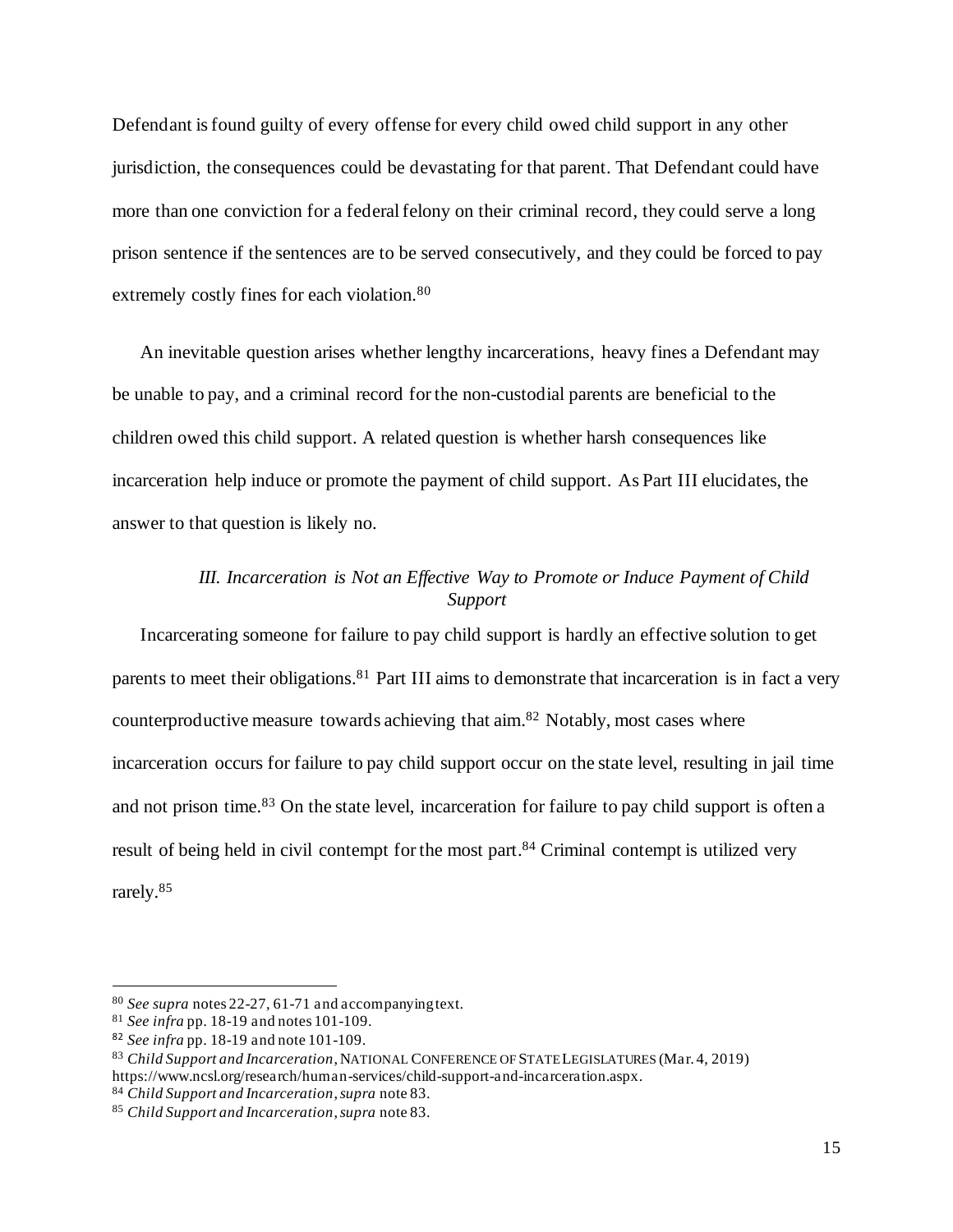Unfortunately, it is difficult to find research, especially recent studies, on how many noncustodial parents are incarcerated for failure to pay child-support across the United States. The studies found are usually locally-based and more than a decade old, such as a study from 2009 in South Carolina which indicated 13.2 percent of county jail inmates were jailed for civil contempt related to failure to pay child support.<sup>86</sup> Most statistical findings also focus on how many people incarcerated have child support obligations.<sup>87</sup> For example, a study from 2003 estimates that one in four incarcerated people on the state or federal level have pre-existing child support obligations.<sup>88</sup> If that estimate is still accurate today, that means that of the around 1.8 million people incarcerated in the United States as of Spring 2021<sup>89</sup>, around 450,000 people incarcerated owe child support.

Due to the limited research on how many people nationwide are incarcerated for failure to pay child support, one should always keep in mind the distinction between those that are incarcerated for failure to pay child support and those that are incarcerated for other reasons with a preexisting child support obligation. Regardless, the central premise of Part III is that for incarcerated parents with child support obligations, whether they were incarcerated for failing to pay child support or for an unrelated violation, being incarcerated makes it significantly harder to meet child support obligations.<sup>90</sup>

A. *Turner v. Rogers* and what incarceration for failure to pay child support looks like in action

<sup>86</sup> *Child Support and Incarceration*,*supra* note 83.

<sup>87</sup> *Child Support and Incarceration*,*supra* note 83.

<sup>88</sup> Daniel R. Mayer & Emily Warren, *Child Support Orders and the Incarceration of Non-custodial Parents*, INST. FOR RESEARCH ON POVERTY & SCH. OF SOC. WORK UNIV. WIS. MADISON, 2 (2011),

https://www.irp.wisc.edu/wp/wp-content/uploads/2018/06/Task7b-2011-12-Report.pdf.

<sup>89</sup> JACOB KANG-BROWN, CHASE MONTAGNET & JASMINE HEISS, VERA INST. OF JUST., PEOPLE IN JAIL AND PRISON IN SPRING 2021, 1 (2021), https://www.vera.org/downloads/publications/people-in-jail-and-prison-in-spring-2021.pdf. <sup>90</sup> *See infra* pp. 19-20 and note 101-109.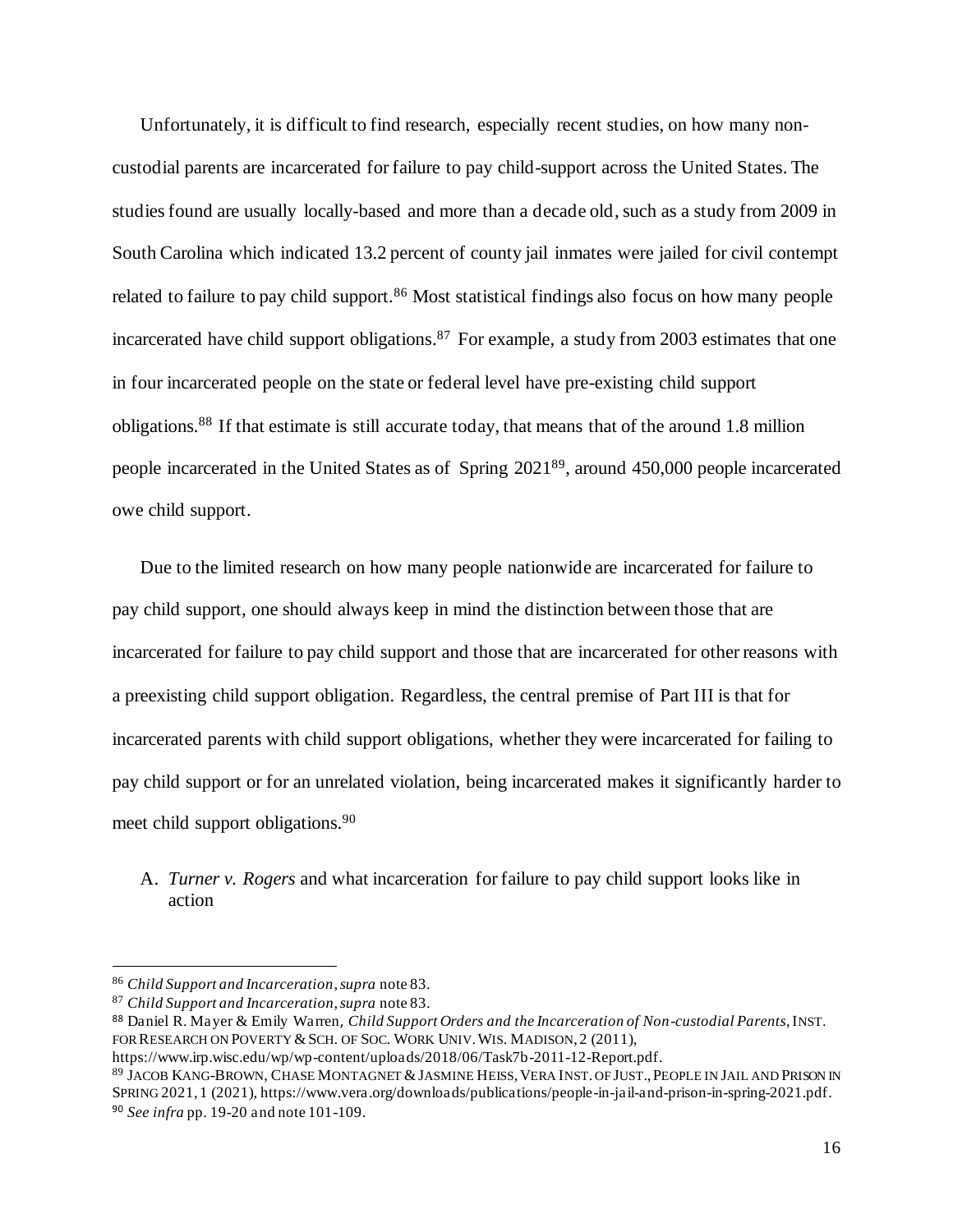Incarceration for failure to pay child support came to the forefront of federal case law in *Turner v. Rogers*. Turner went to jail six times for civil contempt in South Carolina for failure to pay child support arrears between 2003-2010.<sup>91</sup> In his most recent jail term, Turner argued that he had a right to counsel in a court proceeding which held him in civil contempt for his failure to pay child support.<sup>92</sup> The South Carolina Supreme Court disagreed because, among other reasons, the right to counsel is only given for criminal contempt in the state, not civil contempt.<sup>93</sup> The case reached the US Supreme Court, where Justice Breyer wrote the majority opinion and concluded that indigent defendants like Turner are not automatically entitled to counsel for civil contempt cases as part of one's due process rights.<sup>94</sup>

However, the Supreme Court held, South Carolina and states in general must ensure there are adequate procedural safeguards in place to protect a defendant's right in civil contempt proceedings.<sup>95</sup> Justice Breyer held that the following procedural safeguards are required to protect a Defendant's due process rights in such cases: "(1) notice to the defendant that his 'ability to pay' is a critical issue in the contempt proceeding; (2) the use of a form (or the equivalent) to elicit relevant financial information; (3) an opportunity at the hearing for the defendant to respond to statements and questions about his financial status (e.g., those triggered by his responses on the form); and (4) an express finding by the court that the defendant has the ability to pay."<sup>96</sup>

<sup>91</sup> *Turner v. Rogers*, 564 U.S. 431, 436 (2011).

<sup>92</sup> *Id*. at 438.

<sup>93</sup> *Id.*

<sup>94</sup> *Id*. at 441-42.

<sup>95</sup> *Id*. at 447.

<sup>96</sup> *Id*. at 447-448.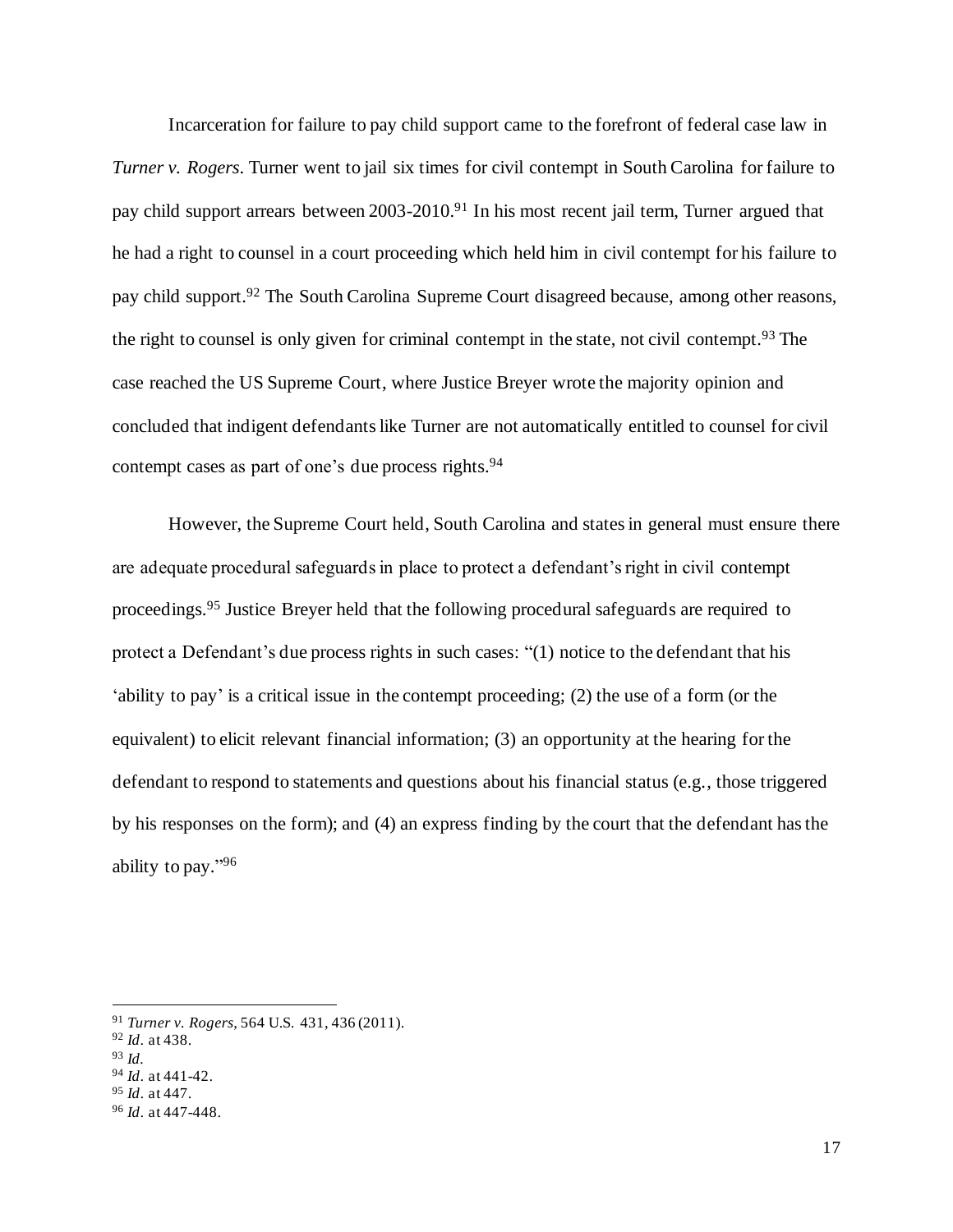Turner did not have clear notice that "ability to pay" would be the "critical question" in his proceeding.<sup>97</sup> Turner was also not provided with information or forms that would have allowed him to disclose his inability to pay.<sup>98</sup> Therefore, the South Carolina courts erred in finding him able to pay and thus in civil contempt.<sup>99</sup> Forms must be provided to the defendant to elicit information about ability to pay and the court must then decide on the ability to pay before choosing to incarcerate a parent-obligor.<sup>100</sup>

B. Office of Child Support Enforcement's Response to *Turner v. Rogers*: Incarceration is not an effective solution

*Turner* caused the Office of Child Support Enforcement (OCSE), a federal agency, to publish an "Action Transmittal" in 2012, effective immediately, urging all state jurisdictions to review their judicial procedures and ensure they have procedural safeguards in place allowing obligor-parents to prove they cannot pay before they are incarcerated for civil contempt.<sup>101</sup> OCSE explained that "[c]ivil contempt that leads to incarceration is not, nor should it be, standard or routine child support practice. By implementing procedures to individually screen cases prior to initiating a civil contempt case and providing appropriate notice to alleged contemnors concerning the nature and purpose of the proceeding, child support programs will help ensure that inappropriate civil contempt cases will not be brought."<sup>102</sup>

A couple of years later in 2015, OCSE published a detailed infographic titled "Jobs, Not Jail," which compared the costs of a state providing job-related services to the costs of jailing

<sup>100</sup> *Id*. at 447-448.

<sup>101</sup> VICKI TURESTKY, *Turner v. Rogers Guidance*,OFF. CHILD SUPPORT ENF'T (Jun. 18, 2012), https://www.acf.hhs.gov/css/policy-guidance/turner-v-rogers-guidance.

<sup>97</sup> *Id*. at 449.

<sup>98</sup> *Id*.

<sup>99</sup> *Id*.

<sup>102</sup> TURETSKY, *supra* note 101.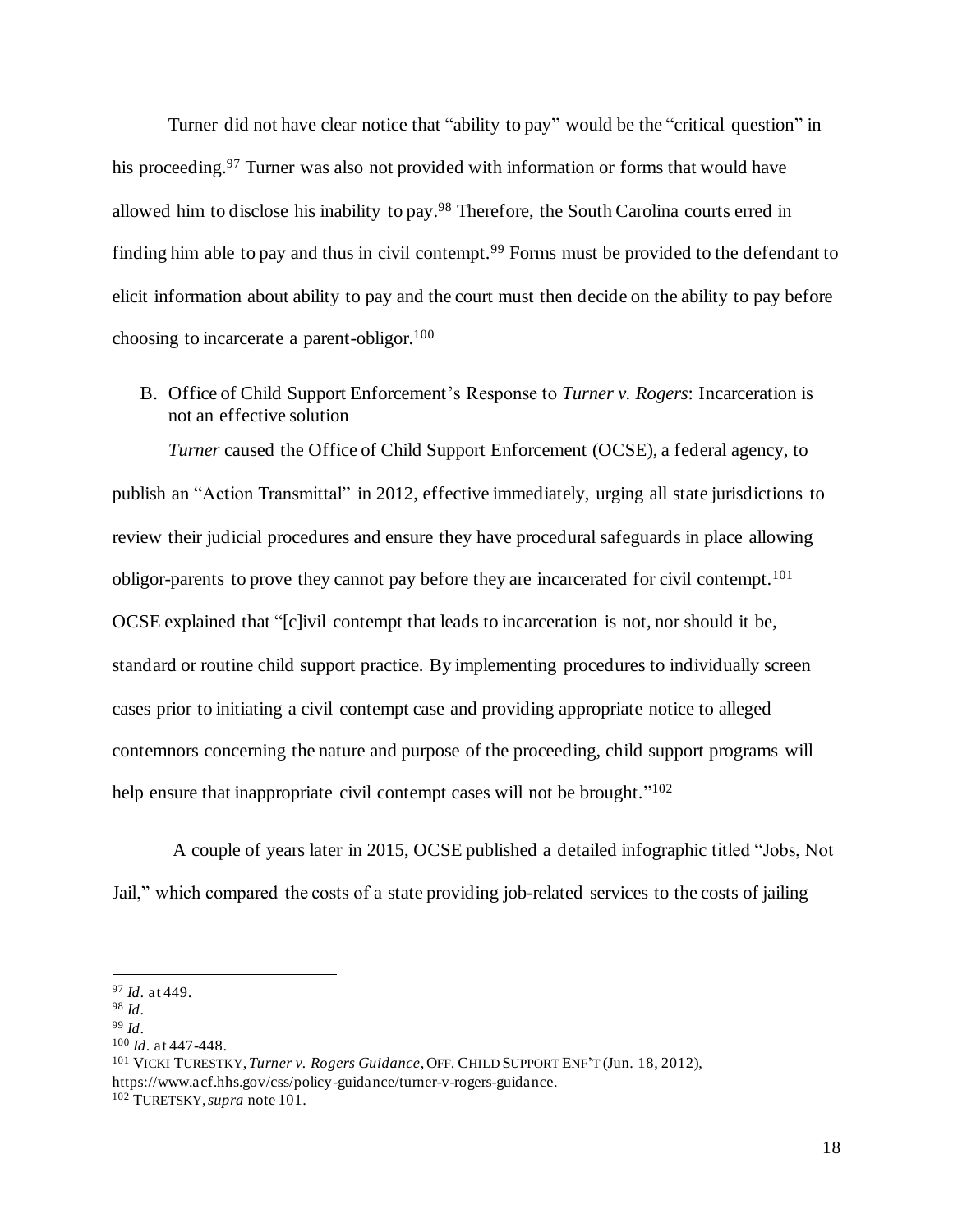someone for failing to pay child support.<sup>103</sup> The infographic was a summary of research performed by the OCSE on this topic.<sup>104</sup> Perhaps unsurprisingly, given the title, the infographic indicated that providing job related services was a more cost-effective alternative at \$5.00 a day, as opposed to \$186.00 dollars a day.<sup>105</sup> Additionally, the visual demonstrated that participants in a government-sponsored job program were 80% more likely to be employed after two months, 33% less likely to file unemployment, paid 51% more child support, and that families were 21% less likely to require public assistance.<sup>106</sup> In comparison, jailing someone results in 9 more weeks of being unemployed a year on average, annual earnings were reduced by 40%, hourly wages are 11% less, annual family income is reduced by 22%.<sup>107</sup>

As OCSE pointed out, incarceration is an ineffective solution for owing child support if the parent cannot afford to pay. One of the main reasons for that is because incarcerated parents fall behind on payments even more while incarcerated.<sup>108</sup> On average, an incarcerated parent with a child support order has the potential to leave prison with nearly \$20,000 in child support debt, having entered the system with only half that amount owed.<sup>109</sup>

C. The differing state laws and various barriers on child support modification while incarcerated

To modify or change a child support obligation, the obligor-parent must prove a "material or significant change in circumstances" in the tribunal that ordered that child support.<sup>110</sup> A material or significant change in circumstances when someone is incarcerated could arise from

<sup>103</sup> *Jobs, Not Jail*,OFF. CHILD SUPPORT ENF'T. (2015),

https://www.acf.hhs.gov/sites/default/files/documents/ocse/jobs\_not\_jail\_final\_10\_02.pdf

<sup>104</sup> *Jobs, Not Jail*, *supra* note 103.

<sup>105</sup> *Jobs, Not Jail*, *supra* note 103.

<sup>106</sup> *Jobs, Not Jail*, *supra* note 103.

<sup>107</sup> *Jobs, Not Jail*, *supra* note 103.

<sup>108</sup> *Child Support and Incarceration*, *supra* note 83.

<sup>109</sup> *Child Support and Incarceration*,*supra* note 83.

<sup>110</sup> *Child Support and Incarceration*, *supra* note 83.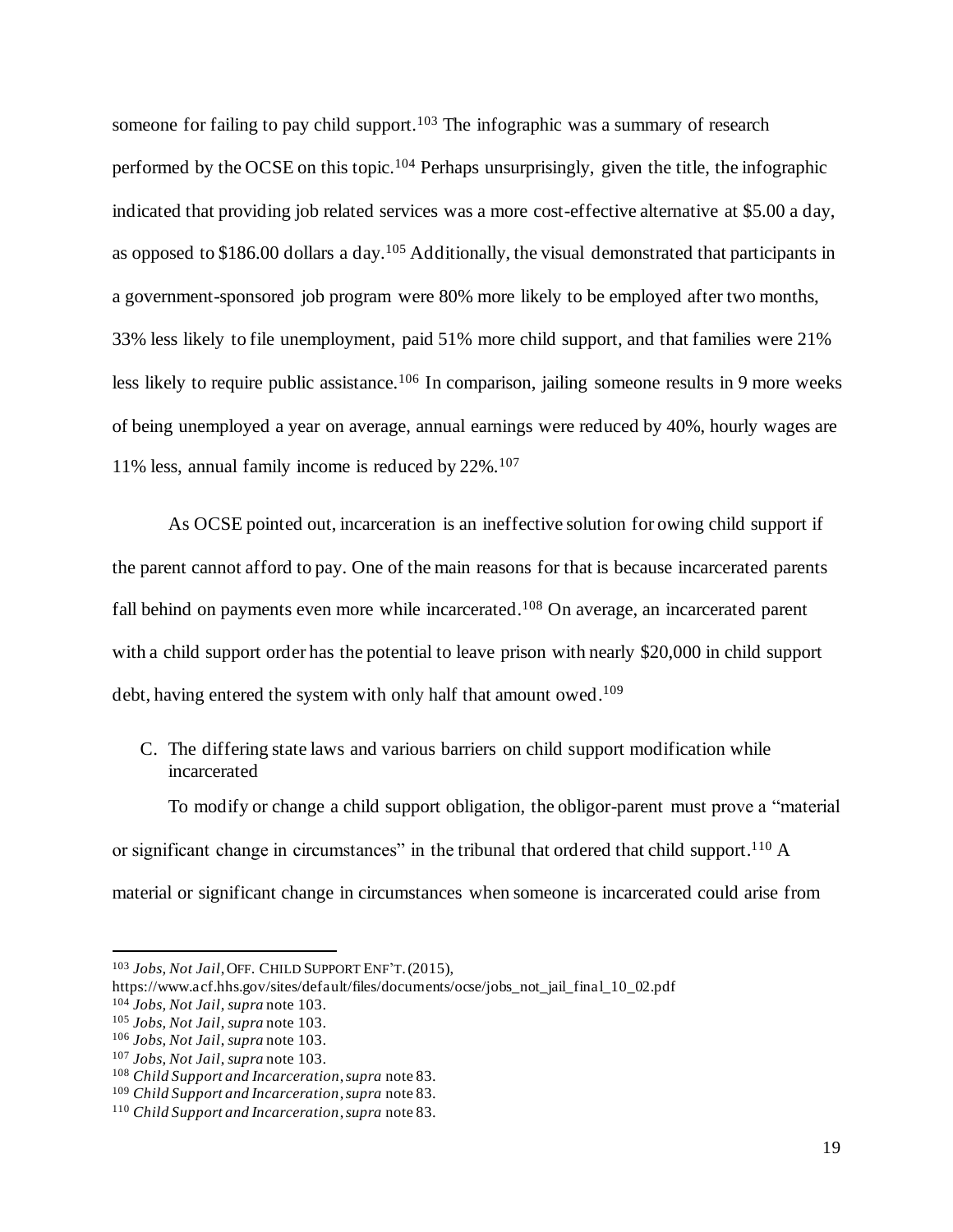the incarceration itself or from the unemployment that results from the incarceration.<sup>111</sup> Some states allow incarceration to be considered a substantial change in circumstances, allowing for modification. <sup>112</sup> Other states do not allow incarceration alone to be a sufficient reason for modification and require the parent-obligor to show other circumstances in order to modify.<sup>113</sup> States will generally allow modification of a child support order in case of unemployment, so long as the unemployment is involuntary.<sup>114</sup> Some states do not consider incarceration an involuntary reason for unemployment.<sup>115</sup> While 40 states and D.C. currently treat imprisonment as involuntary unemployment, which means the obligor could request a modification, exceptions apply. $116$ 

One of the exceptions is if the reason for the incarceration is related to the failure to pay child support or avoidance of child support<sup>117</sup>, which is exactly what is implicated in 18 U.S.C. §228. Additionally, it is the responsibility of the parent-obligor to notify the state that they are incarcerated so their child support can be modified.<sup>118</sup> Very few states modify child support payments automatically upon incarceration.<sup>119</sup>

Finally, a small number of states treat incarceration as voluntary unemployment because the crime, which led to the inability to work or pay child support, is considered a voluntary act, which means modification is not allowed in those states.<sup>120</sup> This overview of differing state laws makes it abundantly evident that there is a confusing lack of consistency and several barriers

<sup>111</sup> *Child Support and Incarceration*,*supra* note 83*.*

<sup>112</sup> *Child Support and Incarceration*, *supra* note 83*.*

<sup>113</sup> *Child Support and Incarceration*, *supra* note 83.

<sup>114</sup> *Child Support and Incarceration*, *supra* note 83*.*

<sup>115</sup> *Child Support and Incarceration*, *supra* note 83.

<sup>116</sup> *Child Support and Incarceration*,*supra* note 83.

<sup>117</sup> *Child Support and Incarceration*, supra note 83.

<sup>118</sup> *Child Support and Incarceration*, supra note 83.

<sup>119</sup> *Child Support and Incarceration*, supra note 83

<sup>120</sup> *Child Support and Incarceration*, supra note 83.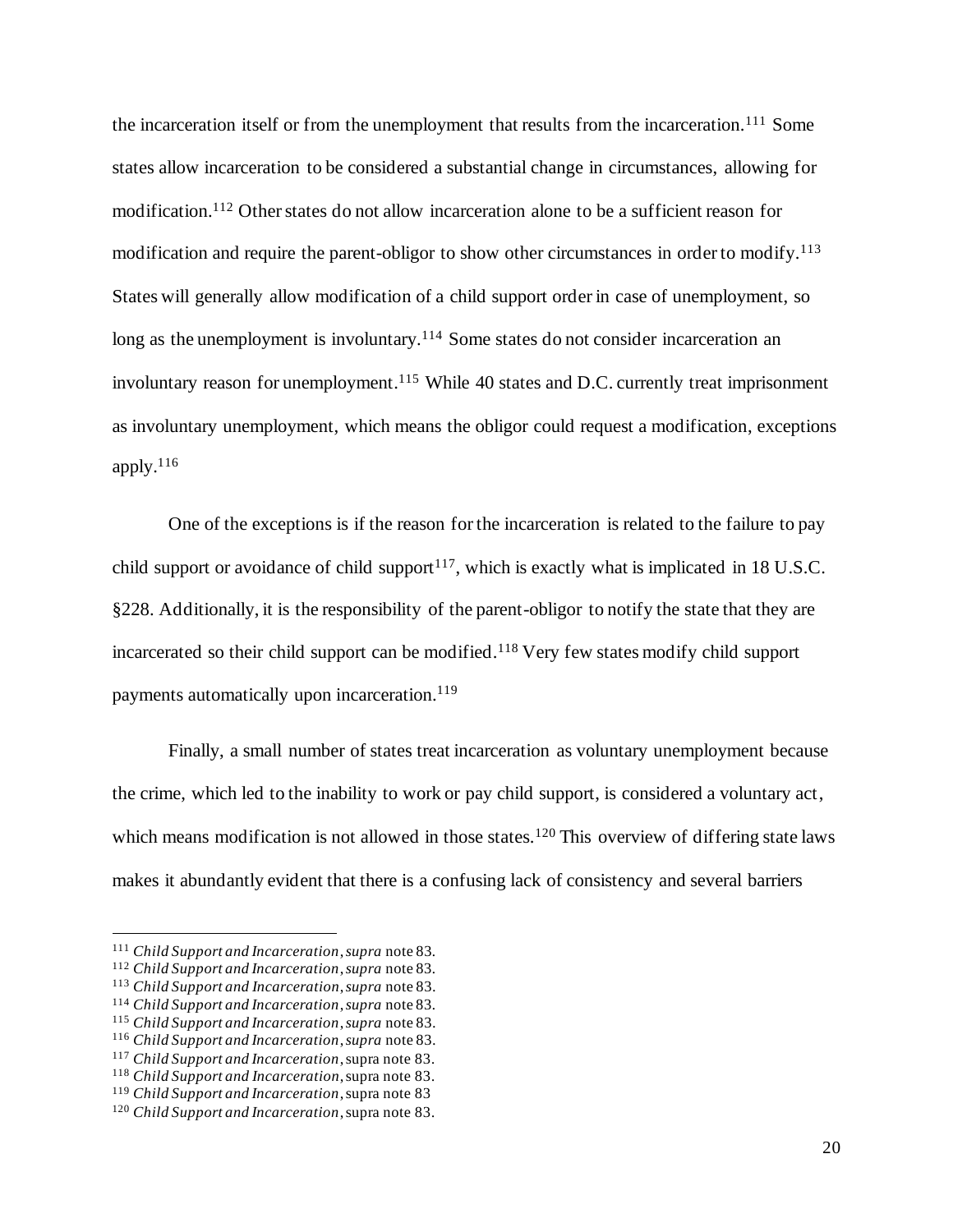across the country in state laws for modifying child custody while incarcerated. As one can imagine, this makes it significantly more difficult to properly modify a child support order to avoid ballooning debt while incarcerated.

D. Interest on arrears while incarcerated, subsequent ballooning debt, and the state collecting on owed welfare

The accumulating debt while incarcerated balloons quickly, especially as incarcerated individuals cannot make enough money to keep up with child support payments and because of interest on child support arrears. An illustrative anecdote is Earl Harris of Missouri, who went to prison in 1997 for dealing marijuana.<sup>121</sup> His child support obligation at the time he went in was \$168.00 a month.<sup>122</sup> Despite his efforts to let the state know he was incarcerated and could not pay with his janitorial prison job paying him \$7.50 a month, the debt continued to grow.<sup>123</sup> When Harris left in 2001, he owed more than 10,000 dollars in arrears, including interest.<sup>124</sup> Harris' situation is not unique: the Marshall Project interviewed nearly three dozen noncustodial parents in 10 states in 2015 and found that all the interviewees left prison owing between \$10,000 and  $$110,000$  in child support.<sup>125</sup> Those fathers were disproportionately black and poor.<sup>126</sup>

Additionally, children are not actually receiving any money the obligor parent was able to contribute, because the state often collects the money received from the obligor-parent for child support as repayment for various government benefits, like Temporary Assistance for Needy Families (TANF) and Medicaid, that had been provided to the family while the obligor was

<sup>121</sup> ELI HAGER, *For Men In Prison, Child Support Becomes a Crushing Debt*, THE MARSHALL PROJECT (Oct. 18, 2015), https://www.themarshallproject.org/2015/10/18/for-men-in-prison-child-support-becomes-a-crushing-debt.

<sup>122</sup> HAGER, *supra* note 121.

<sup>123</sup> HAGER, *supra* note 121.

<sup>124</sup> HAGER, *supra* note 121.

<sup>125</sup> HAGER, *supra* note 121.

<sup>126</sup> HAGER, *supra* note 121.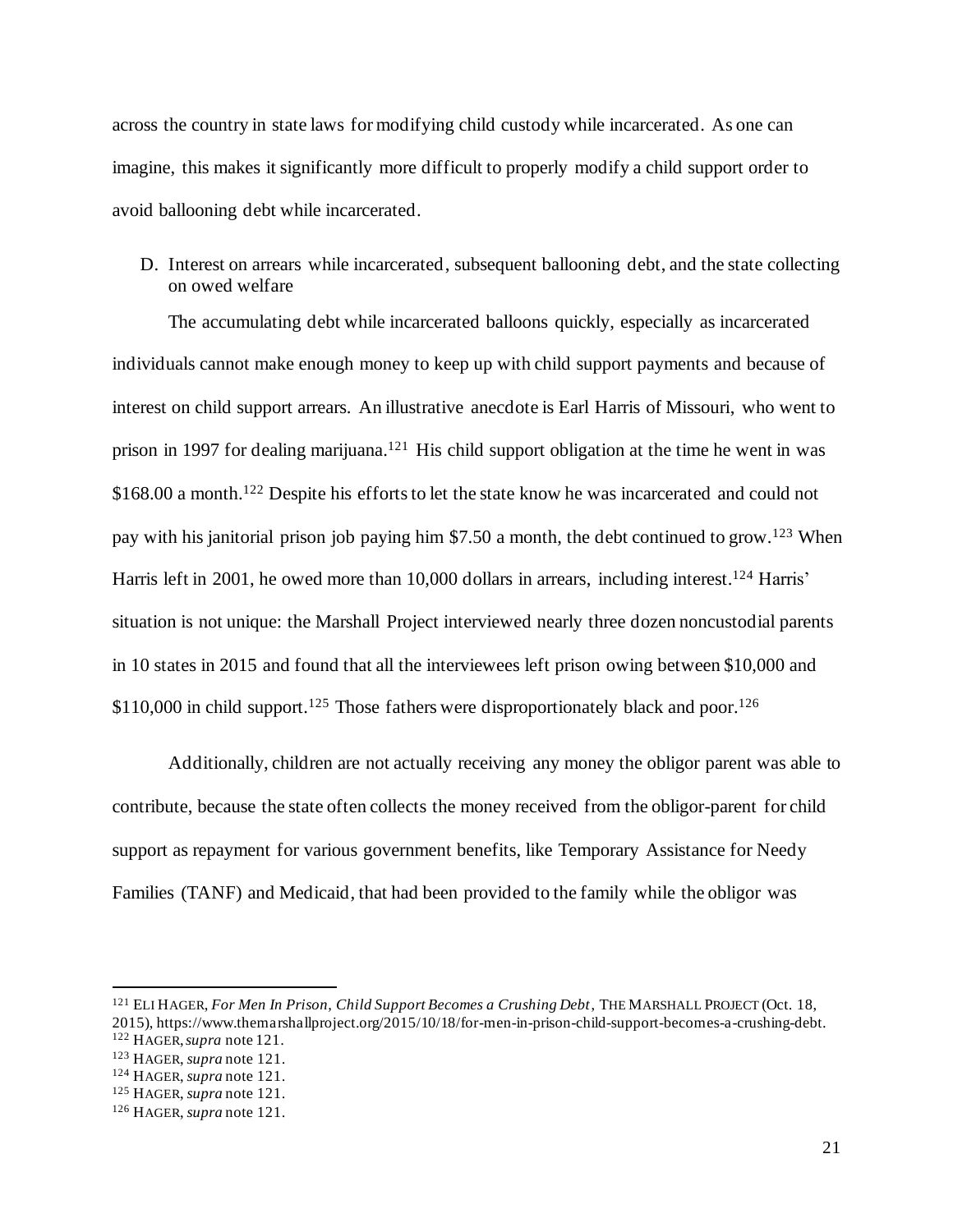incarcerated. <sup>127</sup> The inevitable conclusion is that incarcerating an obligor-parent does not actually help the child obtain the financial support from their parent that they are entitled to. The child is receiving government benefits while the parent is incarcerated, which the parent must keep reimbursing until his debt to the government is paid, well after release.<sup>128</sup> One must question the effectiveness of incarceration as punishment for failure to pay child support, especially as children are oftentimes not receiving any benefit from their parent, nor likely seeing their non-custodial parent very often because the parent is imprisoned.

### E. The resulting vicious cycle

Incarceration is usually a last resort, as states often garnish paychecks first, put liens on property, or freeze banks accounts.<sup>129</sup> However, with parents who have recently left incarceration and have very little to their name, there are no paychecks to garnish, no property to put a lien on, or a bank account to freeze.<sup>130</sup> This is especially since most states still allow a "felony-box" on employment applications for private-sectors employers, effectively barring people from many fields of employment.<sup>131</sup>

This ultimately means that the parent who recently left incarceration is unfortunately at risk of incarceration again for failing to meet child support obligations. <sup>132</sup> Thus, a vicious cycle of recidivism is created. Another potential situation is that the lack of funds and accumulating debt causes an incarcerated to commit another crime in the hopes of making money.<sup>133</sup> This is

<sup>132</sup> HAGER, *supra* note 121.

<sup>127</sup> Matthew Clarke, *Poor Parents Fail to Pay Child Support, Go to Jail*, PRISON LEGAL NEWS (Sept. 2, 2016), https://www.prisonlegalnews.org/news/2016/sep/2/poor-parents-fail-pay-child-support-go-jail.

<sup>128</sup> CLARKE, *supra* note 127.

<sup>129</sup> HAGER, *supra* note 121.

<sup>130</sup> HAGER, *supra* note 121.

<sup>131</sup> *Ensuring People with Convictions Have Fair A Chance to Work*, NAT'L EMP. L. PROJECT, https://www.nelp.org/campaign/ensuring-fair-chance-to-work/

<sup>133</sup> HAGER,*supra* note 121.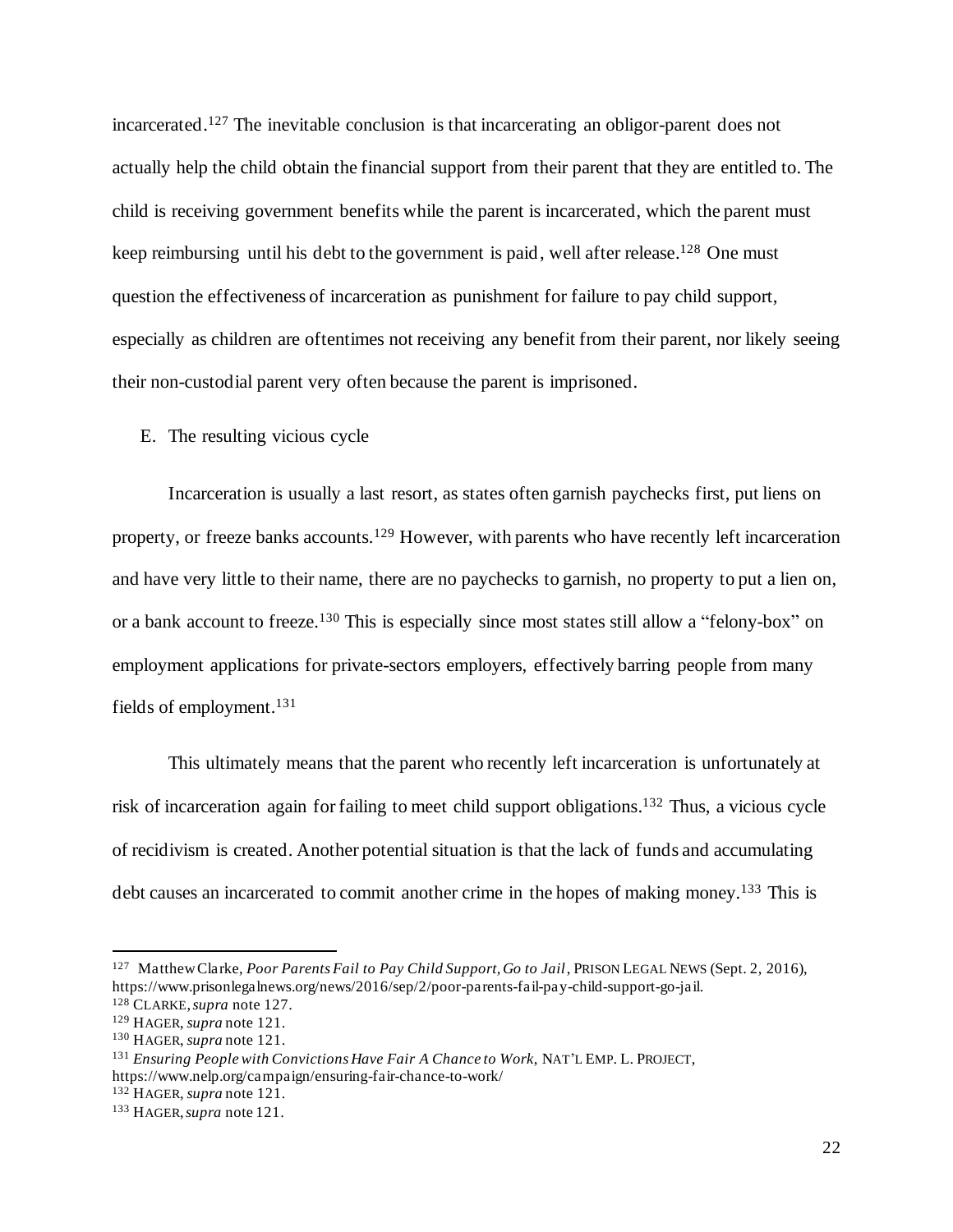exactly what happened to Harris who felt compelled to deal drugs again to increase cash flow.<sup>134</sup> Harris was subsequently arrested and spent an additional ten years in prison for the second drug dealing felony.<sup>135</sup> When he left, his child support debt ballooned to 25,000 dollars.<sup>136</sup>

As becomes clear, incarceration rarely solves the problem of being able to pay for child support while incarcerated or after release. In fact, it can make the situation significantly worse.

## *IV. The Potential Solutions*

There are several potential solutions proposed here to the vicious cycle of incarceration and recidivism for failure to pay child support that 18 U.S.C. §228 contributes to.<sup>137</sup> First, Part IV will examine the progress made under the OCSE's Final Rule, the states that refused to cooperate with the Final Rule, and the potential solution to the lack of cooperation. <sup>138</sup> Then, Part IV will discuss the federal government potentially modeling after the legislative actions of certain states.<sup>139</sup> Modeling after legislation in certain states could well lead to abandoning 18 U.S.C. §228 completely or changing it drastically.<sup>140</sup> Finally, Part IV will also address deftly balancing the liberty interests of the parent-obligor with the needs of the child owed support.<sup>141</sup>

A. OCSE's Final Rule

In 2016, the OCSE published the Final Rule- Flexibility, Efficiency and Modernization in the Child Support Enforcement Program.<sup>142</sup> The Final Rule went into effect January 19, 2017 and

<sup>142</sup> *Flexibility, Efficiency, and Modernization in Child Support Programs Final Rule* , OFF. CHILD SUPPORT ENF'T,

(Jan. 9, 2017), https://www.acf.hhs.gov/css/training-technical-assistance/final-rule-resources.

<sup>134</sup> HAGER, *supra* note 121.

<sup>135</sup> HAGER*supra* note 121.

<sup>136</sup> HAGER, *supra* note 121.

<sup>137</sup> *See infra* pp. 23-31.

<sup>138</sup> *See infra* pp. 23-25 and notes 142-154.

<sup>139</sup> *See infra* pp. 29-30.

<sup>140</sup> *See infra* pp. 29-30.

<sup>141</sup> *See infra* p. 29.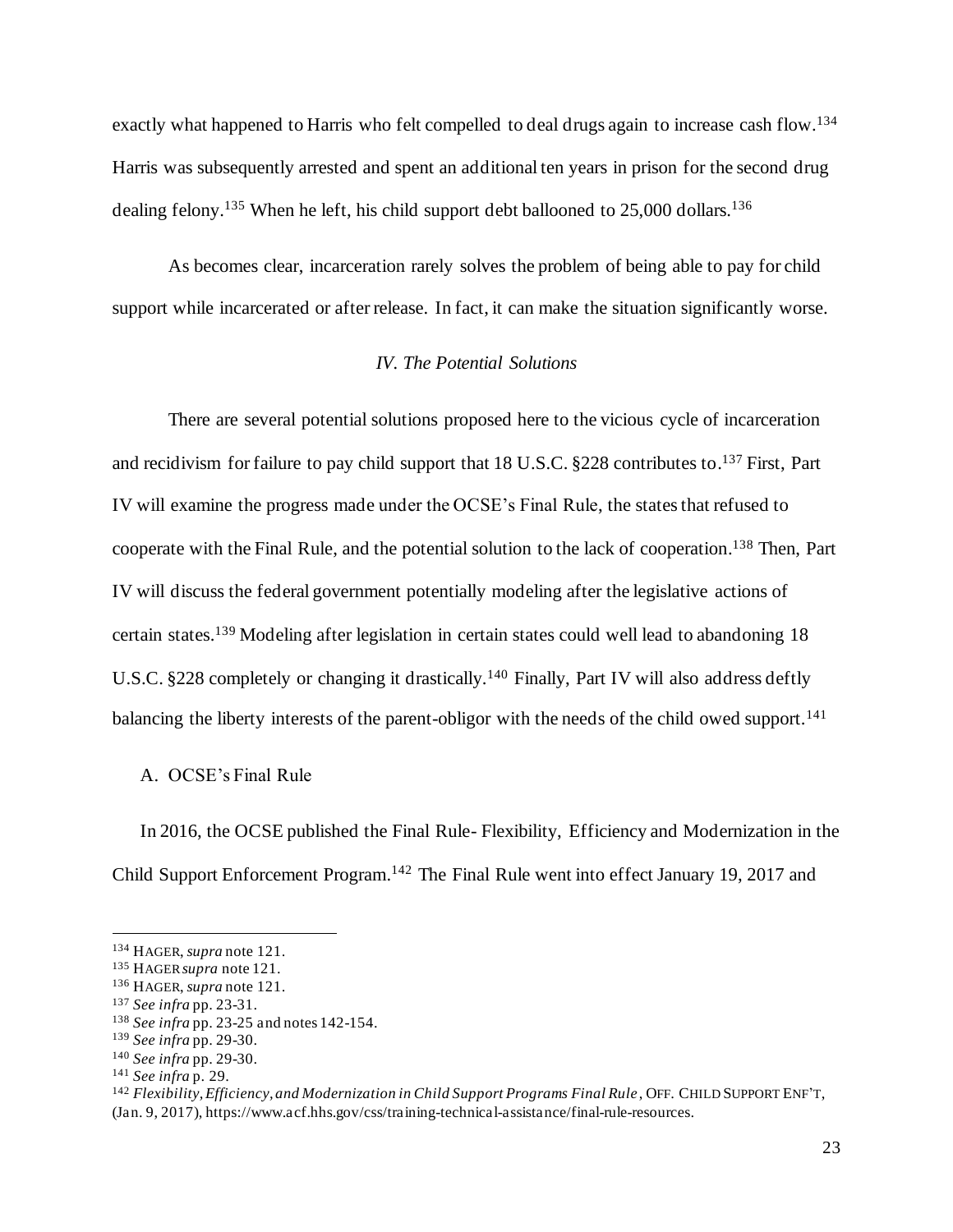was the first time the OCSE updated its regulations in  $35$  years.<sup>143</sup> Of particular focus in this section is the part of the Final Rule regarding Modification for Incarcerated Parents.<sup>144</sup> The crux of the Modification for Incarcerated Parents part of the Final Rule is to address the problem of states considering incarceration "voluntary unemployment," which does not allow obligorparents to modify their child support order because of incarceration.<sup>145</sup> The Final Rule makes reference to extensive research that suggests that not allowing incarcerated parents to modify their child support leads to the child support debt ballooning and becoming harder to pay.<sup>146</sup> The Modification for Incarcerated Parents part is included in federal regulation 45 CFR 302.56(c)(3) dictates that states cannot treat incarceration as "voluntary unemployment" in establishing or modifying child support orders.<sup>147</sup> Another federal regulation, § 303.8(c), also dictates that states must not treat incarceration as a legal bar for petitioning and receiving an adjustment for a child support order.<sup>148</sup>

While the Final Rule is a much-needed step forward, and firmly based in research about the inability of recently incarcerated parents to pay child support, an enforcement problem remains. Around nine states refuse to implement the Final Rule: Montana, South Dakota, Kansas, Oklahoma, Arkansas, Kentucky, Tennessee, Virginia, and South Carolina.<sup>149</sup> These nine rogue

<sup>143</sup> Flexibility, Efficiency, and Modernization in Child Support Enforcement Programs, 81 Fed. Reg. 93,492, (Dec. 20, 2016), (to be codified at 42 C.F.R. pt. 433), https://www.govinfo.gov/content/pkg/FR-2016-12-20/pdf/2016- 29598.pdf.

<sup>144</sup> *Modification for Incarcerated Parents Flexibility, Efficiency, and Modernization in Child Support Programs Final Rule*, OFF. CHILD SUPPORT ENF'T DIV.POLICY & TRAINING,

https://www.acf.hhs.gov/sites/default/files/documents/ocse/fem\_final\_rule\_incarceration.pdf [hereinafter *Modification*].

<sup>145</sup> *Modification*,*supra* note 144.

<sup>146</sup> *Modification*,*supra* note 144.

<sup>147</sup> *Modification*, *supra* note 144.

<sup>148</sup> *Modification*, *supra* note 144.

<sup>149</sup> Kenya N. Rahmaan, *Incarceration Should Not Be Considered Voluntary Unemployment in Child Support Cases*, THE CHILD SUPPORT HUSTLE,(Feb. 19, 2021), https://thechildsupporthustle.com/2021/02/19/incarceration-shouldnot-be-considered-voluntary-unemployment-in-child-support-cases/.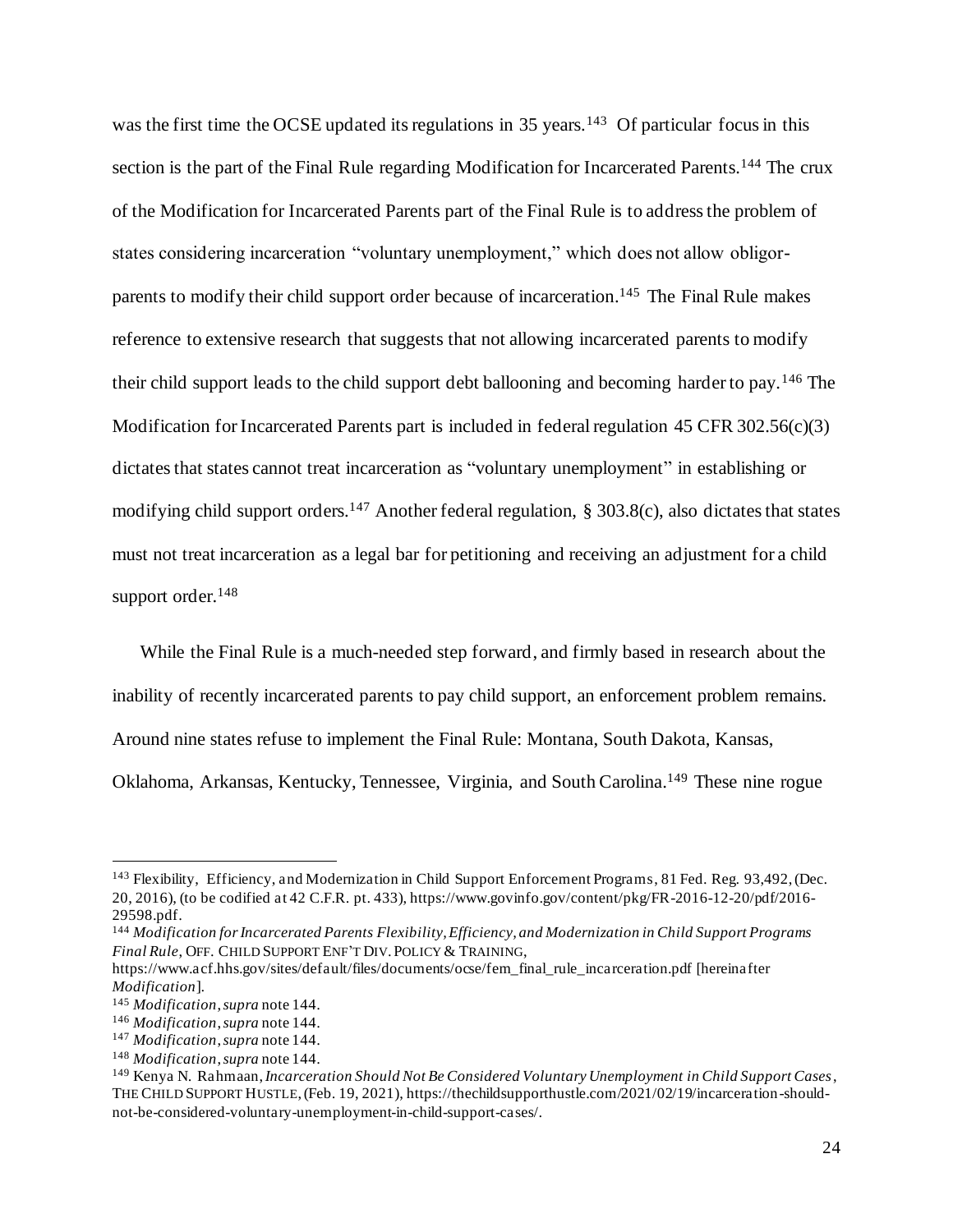states can continue considering incarceration as "voluntary unemployment" because the OCSE federal guidelines are merely guidelines, not statutes, and do not have any enforcement power.<sup>150</sup>

A potential solution is to pass a Congressional statute which mirrors the federal guidelines with explicit preemptory language. One must acknowledge that family law matters, like child support, are usually within the states' purview.<sup>151</sup> Therefore, foreseeable questions arise in this scenario regarding preemption regarding commandeering and the federal government overstepping its authority.<sup>152</sup> One potential solution is to pass a Congressional statute which mirrors the Federal Regulation language, with expressly peremptory language against states who still consider incarceration "voluntary unemployment."<sup>153</sup> Congress could also offer incentives such as federal funding for job placement programs for unemployed parents with child support obligations, or funding for state diversionary programs, in order to provide or promote "the general welfare" of the American citizenry that owes child support by helping them avoid ballooning child support debt.<sup>154</sup> Such diversionary programs are examined in the next section.

<sup>150</sup> RAHMAAN, *supra* note 149.

<sup>151</sup> Robert Brammer & Barbara Davis, *Family Law: A Beginner's Guide – Part 1: Formation and Dissolution of Marriage*, LIBR. CONG.(Jun. 10, 2014), https://blogs.loc.gov/law/2014/06/family-law-a-beginners-guide-part-1 formation-and-dissolution-of-marriage/

<sup>152</sup> *Murphy v. Nat'l Collegiate Athletic Ass'n*, 138 S. Ct. 1461, 1476 (2018) (describing that "[t]]he legislative powers granted to Congress are sizable, but they are not unlimited. The Constitution confers on Congress not plenary legislative power but only certain enumerated powers. Therefore, all other legislative power is reserved for the States, as the Tenth Amendment confirms. And conspicuously absent from the list of powers given to Congress is the power to issue direct orders to the governments of the States. The anticommandeering doctrine simply represents the recognition of this limit on congressional authority").

<sup>&</sup>lt;sup>153</sup> *Id.* at 1480 (noting that: "[o]ur cases have identified three different types of preemption—'conflict,' 'express,' and 'field,'... but all of them work in the same way: Congress enacts a law that imposes restrictions or confers rights on private actors; a state law confers rights or imposes restrictions that conflict with the federal law; and therefore the federal law takes precedence and the state law is preempted").

<sup>154</sup> *S. Dakota v. Dole*, 483 U.S. 203, 206 (1987) (noting that "[t]he Constitution empowers Congress to "lay and collect Taxes, Duties, Imposts, and Excises, to pay the Debts and provide for the common Defence and general Welfare of the United States." Art. I, § 8, cl. 1. Incident to this power, Congress may attach conditions on the receipt of federal funds, and has repeatedly employed the power "to further broad policy objectives by conditioning receipt of federal moneys upon compliance by the recipient with f ederal statutory and administrative directives." *Fullilove v. Klutznick*, 448 U.S. 448, 474 (1980)…").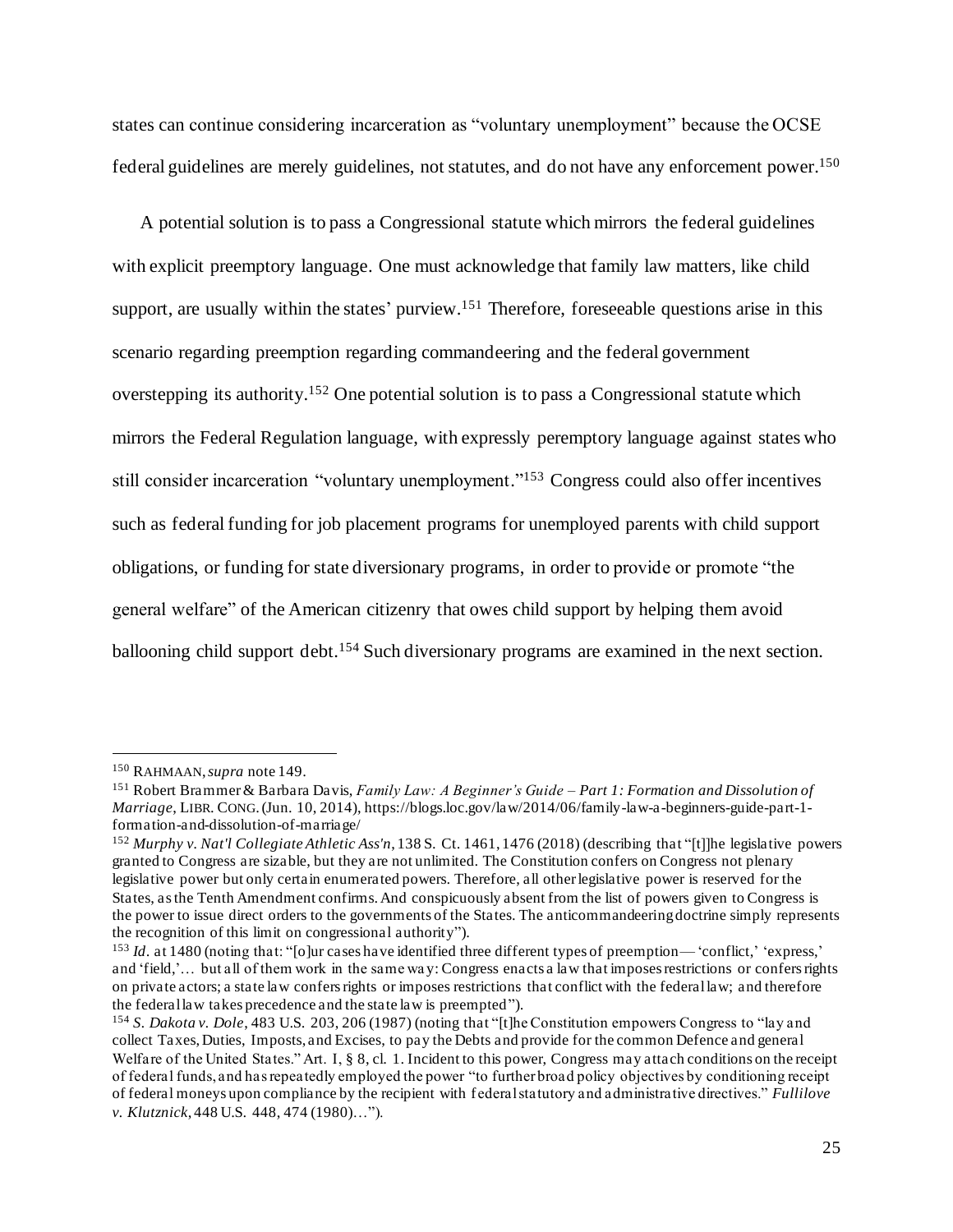### B. State diversionary programs as an alternative model to incarceration under 18 U.S.C. §228

There are a couple of states leading the way in alternative models to incarceration for those that fall behind on child support payments. For example, Virginia's General Assembly created the Intensive Case Monitoring Program (ICMP).<sup>155</sup> ICMP is a diversion program for noncustodial parents who failed to pay child support, resulting from a court or administrative order referring those parents.<sup>156</sup> The program then refers parents to "(i) employment services, to include employment assessment, employment search, and employment training; (ii) family services, including parenting skills, co-parenting skills, and relationship-building activities for parents and children; (iii) educational services, including GED preparation and GED testing; (iv) housing services, including referrals to organizations that operate shelters and provide subsidies; (v) document assistance, including referrals to organizations and assistance in securing vital records, driver's licenses, commercial driver's licenses, or other documents; and (vi) social services, health and mental health services, substance abuse services, or other services that may be necessary to enable the person to pay child support owed in the future."<sup>157</sup> As one can see, these services are quite extensive in order to promote the goal of helping a non-custodial parent keep up with their child support obligations.

Georgia has made efforts to create a diversionary program for child support obligors who have been held in contempt for not paying child support, by passing the 2015 Georgia HB 310.<sup>158</sup> This bill creates a diversion center, where parent-obligors stay, and allows them to travel to and from their employment and working.<sup>159</sup> The parent obligor must remain in the diversion center

<sup>155</sup> *Child Support and Incarceration*, *supra* note 83.

<sup>156</sup> *Child Support and Incarceration*,*supra* note 83.

<sup>157</sup> *Child Support and Incarceration*, *supra* note 83.

<sup>158</sup> *Child Support and Incarceration*, *supra* note 83.

<sup>159</sup> *Child Support and Incarceration*, *supra* note 83.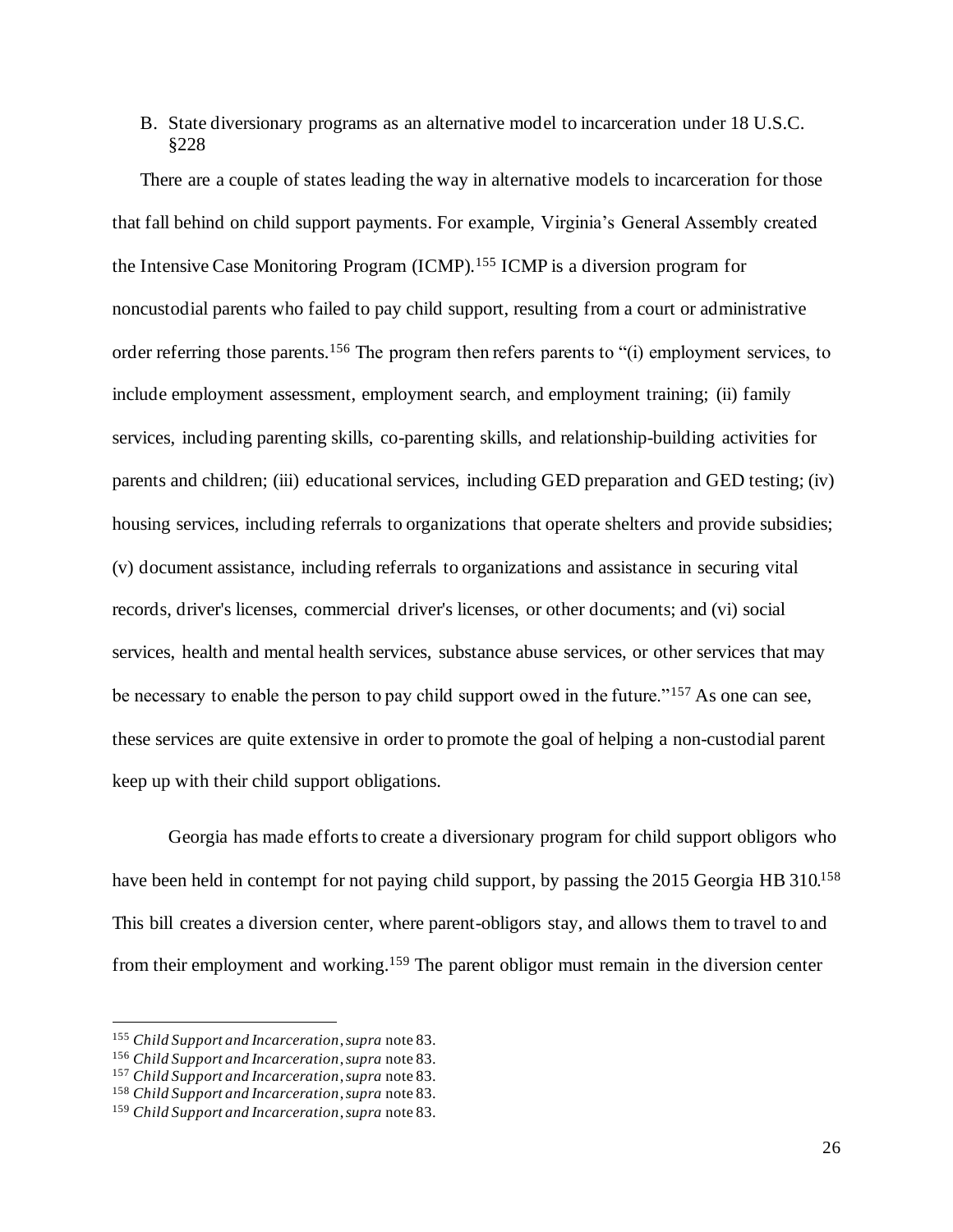for the duration of the sentence, with the exception of going to and from work.<sup>160</sup> The center requires the parent to pay alimony or child support as previously ordered, including arrears.<sup>161</sup> It also allows the parent to participate in educational or counseling programs offered at the center.<sup>162</sup>

Finally, if the parent does not comply with the diversion center's requirements, other alternatives to incarceration are offered.<sup>163</sup> It is not completely clear what those alternatives are, as Georgia HB 310 simply states the following: "[i]f the respondent fails to comply with any of the requirements imposed upon him or her in accordance with this Code section, nothing shall prevent the sentencing judge from revoking such assignment to a diversion program and providing for alternative methods of incarceration."<sup>164</sup> However, a subsequent section addresses what sanctions the Department of Community Supervision (DCS) can impose, with permission of the Court, "as an alternative to judicial modifications or revocations for probationers who violate the terms and conditions of the sentencing options system established under this article."<sup>165</sup> Some of these sanctions include probation boot camp, electronic monitoring, reporting to a DCS center, and community service. 166

In Texas, there is a court diversion program that assists unemployed or underemployed noncustodial parents find and maintain employment called the NCP (Non-Custodial Parent) Choice Program. Participants spend 30 hours a week looking for a job, meet with the Workforce Counselor every week until employment is found, attend all court hearings and program

<sup>160</sup> *Child Support and Incarceration*, *supra* note 83.

<sup>161</sup> *Child Support and Incarceration*, *supra* note 83.

<sup>162</sup> *Child Support and Incarceration*, *supra* note 83.

<sup>163</sup> *Child Support and Incarceration*, *supra* note 83.

<sup>164</sup> H.B. 310, 153rd Gen. Assemb., Reg. Sess. (Ga. 2015)

<sup>165</sup> *Id*.

<sup>166</sup> *Id*.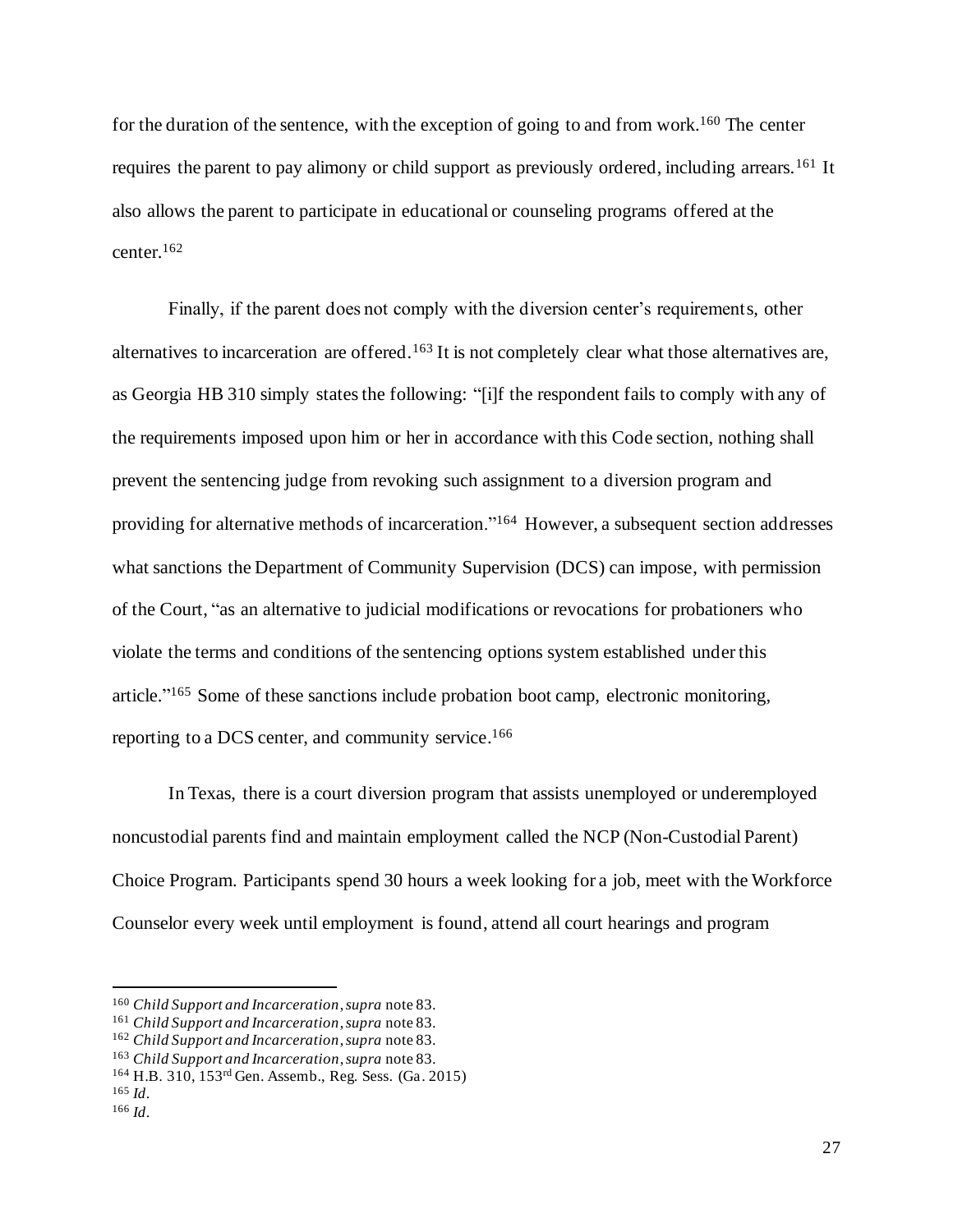appointments, comply with the child support order, and stay in communication with their Workforce Counselor monthly following employment.

The results of these programs are very promising: In Texas, the following statistics from a 2011 study were reported: non-custodial parents paid \$57 more child support 47 percent more often, showing a 51 percent increase in total collections.<sup>167</sup> These results continued for 2-4 years after programs participation.<sup>168</sup> Participants paid their child support 50 percent more consistently over time Participants were employed at 21 percent higher rates than non-participants, an effect that also persisted at least two to four years after the program. <sup>169</sup> Participants were about one third less likely to file an unemployment claim in any given month in the first year after the program.<sup>170</sup> Finally, the custodial parents associated with NCP Choices obligor parents were 21 percent less likely to receive TANF benefits in the first year after the program, and 29 percent less likely two to four years after the program. <sup>171</sup> Meanwhile, in Virginia, where the program was first implemented in 2008, a study showed that through December 2011, the program had collected over \$3 million dollars, showing significant increases in average monthly child support payments among those in the program and those who graduated the program.<sup>172</sup>

A question arises on whether a diversionary center, like Georgia's, is functionally carceral. After all, a parent must comply with the diversion center's requirement or risk sanctions, as just delineated, and one must stay in the diversionary center for as long as required.<sup>173</sup> The best answer to this question is that while this program requires compliance with

<sup>167</sup> *Child Support and Incarceration*, *supra* note 83.

<sup>168</sup> *Child Support and Incarceration*, *supra* note 83.

<sup>169</sup> *Child Support and Incarceration*, *supra* note 83.

<sup>170</sup> *Child Support and Incarceration*, *supra* note 83.

<sup>171</sup> *Child Support and Incarceration*, *supra* note 83.

<sup>172</sup> *Child Support and Incarceration*, *supra* note 83.

<sup>173</sup> *Child Support and Incarceration*,*supra* note 83.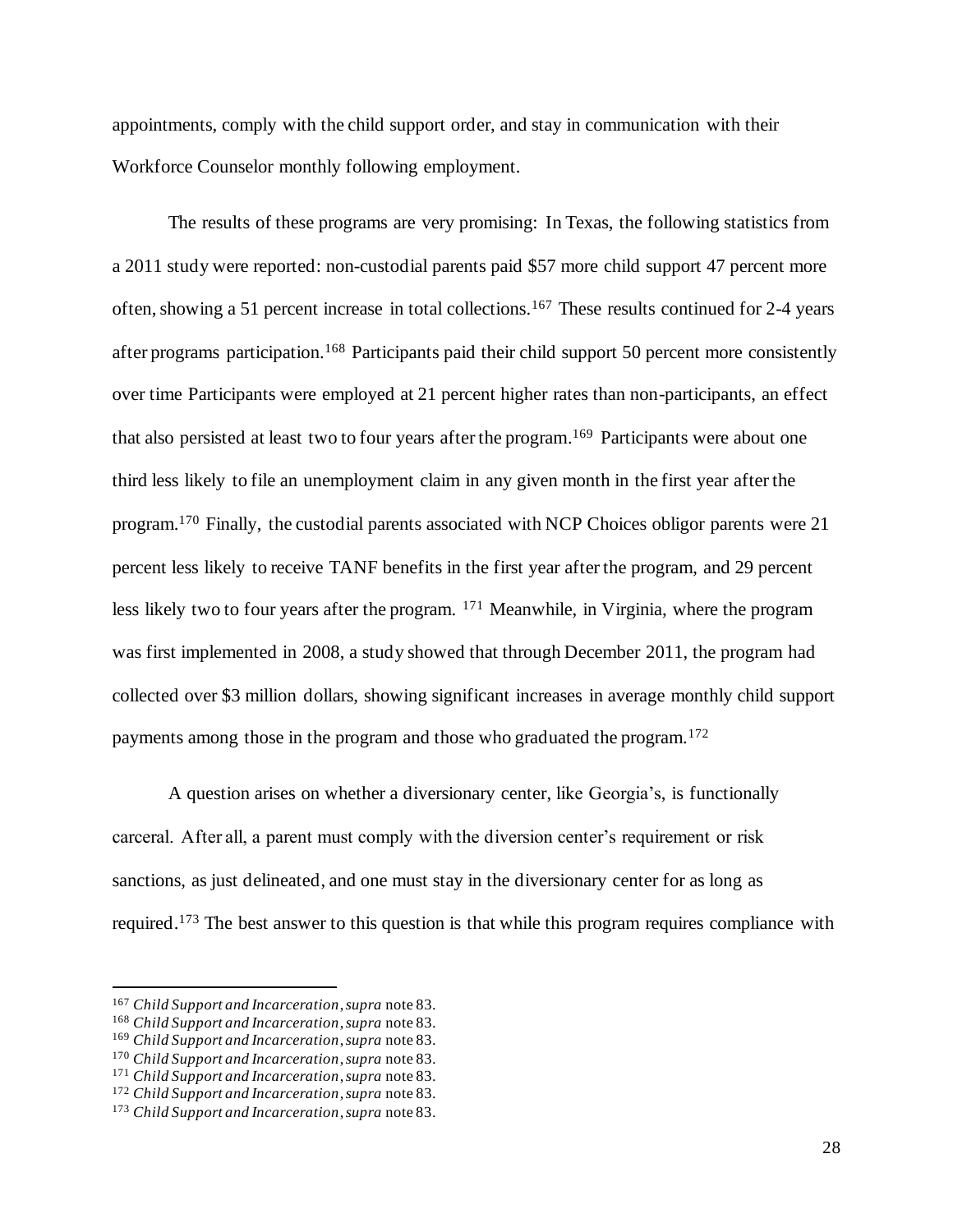its parameters, the program is likely much more helpful to the non-custodial parent who owes child support than actual incarceration. As previously mentioned, these diversionary programs offer a variety of educational and job-related services not typically offered in a carceral setting.<sup>174</sup> These programs also allow the parent-obligor to keep their job, at a pay rate they had before entering the program.<sup>175</sup>

Keeping a parent out of jail and in a diversionary program that promotes job-placement arguably supports the goal of balancing the child's interests in being provided for and the liberty interest of the non-custodial parent. A custodial parent must apply for TANF and other government benefits like Medicaid when the non-custodial parent cannot meet their child support obligations, whether or not the non-custodial parent is incarcerated. <sup>176</sup> The non-custodial parent is then required to pay back the government for the benefits it provided in lieu of child support.<sup>177</sup> In 2013, for example, \$30 billion in child support was owed by noncustodial parents to state and federal governments for TANF reimbursement.<sup>178</sup> As delineated earlier in the "Jobs, Not Jail" OCSE infographic, non-custodial parents on average spend a longer time unemployed after incarceration.<sup>179</sup> The unemployment could mean that the parent would be unable to pay back the government for the support it provided the family, as the parent-obligor is required to do.<sup>180</sup>

Similarly, jobs in jail or prison could pay less than minimum wage in incarceration, as seen in the Earl Harris example above.<sup>181</sup> The limited pay could mean the obligor-parent would

<sup>174</sup> *Child Support and Incarceration*,*supra* note 83.

<sup>175</sup> *Child Support and Incarceration*, *supra* note 83.

<sup>176</sup> CLARKE,*supra* note 127.

<sup>177</sup> CLARKE, *supra* note 127.

<sup>178</sup> CLARKE, *supra* note 127.

<sup>179</sup> *Jobs, Not Jail*, supra note 103.

<sup>180</sup> CLARKE, supra note 127.

<sup>181</sup> HAGER, *supra* note 121.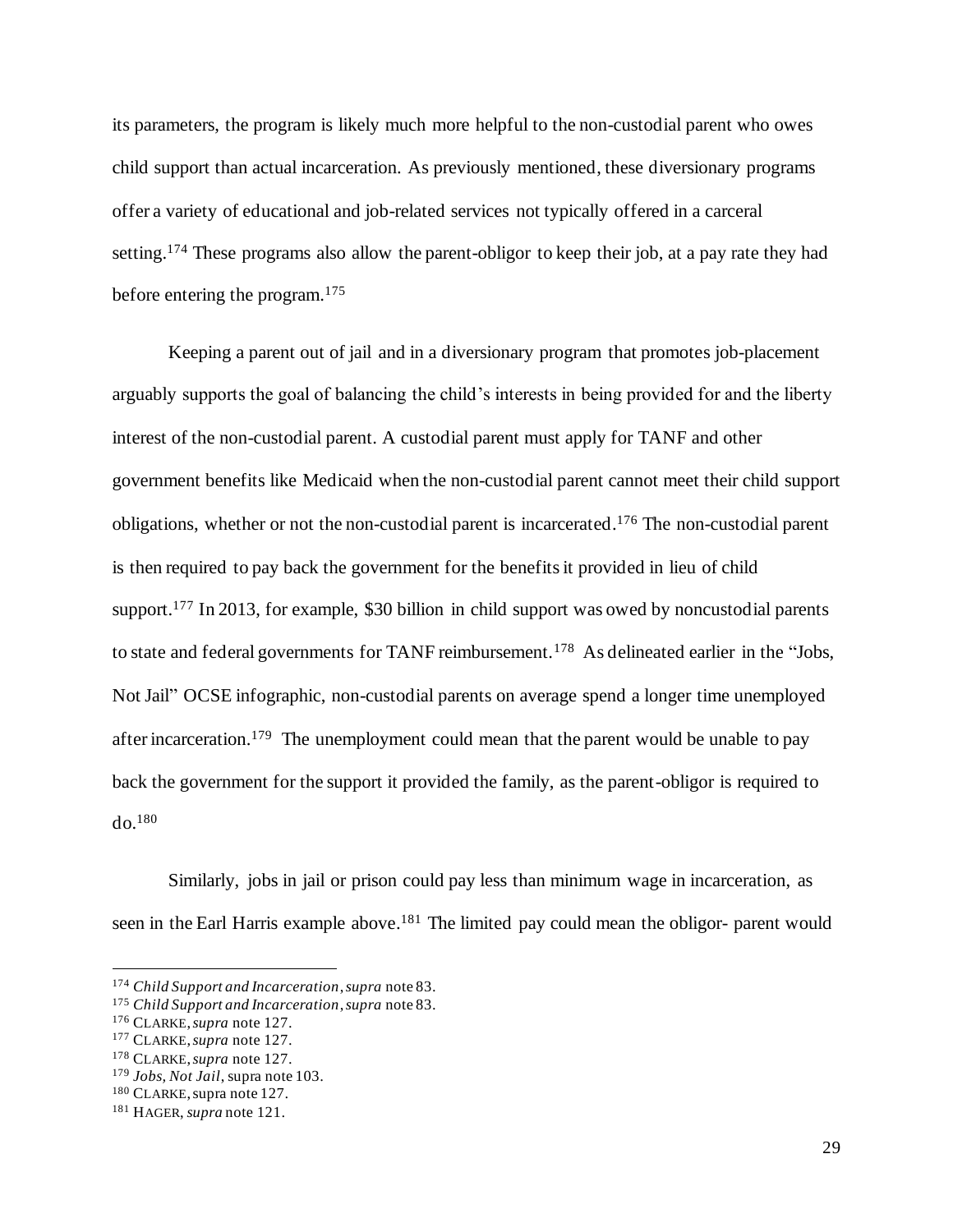be unable to fully pay back the government for the support it provided the family while the parent is incarcerated, as the parent is required to do.<sup>182</sup> Thus, the burden could easily fall on the taxpayer to provide for the benefits for these needy families, without the government ever being fully reimbursed by the obligor-parent because the obligor-parent is unemployed or underemployed, in or out of incarceration. With that in mind, a diversionary program that promotes job placement could mean that the government would be more likely to be reimbursed if it provides benefits to the needy family, the child's needs would still be met, and the parentobligor's liberty interests would be preserved.

If the federal government were to seek these diversionary programs instead of incarceration and costly fines, then 18 U.S.C. §228 may need to be abandoned entirely. Alternatively, it could be drastically changed. Eliminating the mandatory presumption could be the first step to drastically changing the statute, so that ability to pay child support could be determined.<sup>183</sup> The second step, if determining the parent does not have ability to pay child support, should be to refer a parent to diversionary programs instead of incarceration and costly fines.

#### *V. Conclusion*

Incarcerating parents for inability to pay child support often means, among other devastating consequences already discussed, that the incarcerated parent is spending less time with raising and being with their children.<sup>184</sup> Generally, it is a core value in society that parents spend quality time with and can rear their children, even if the parents are no longer together. It

<sup>182</sup> CLARKE,*supra* note 127.

<sup>183</sup> *See supra* note 101-102 and accompanying text.

<sup>184</sup> JULIE POEHLMANN, DANIELLE DALLAIRE, ANN BOOKER LOPER, & LESLIE D. SHEAR, AM. PSYCHOL., AM. PSYCHOL.ASS'N, CHILDREN'S CONTACT WITH THEIR INCARCERATED PARENTS: RESEARCH FINDINGS AND RECOMMENDATIONS (2010), https://www.ncbi.nlm.nih.gov/pmc/articles/PMC4229080.